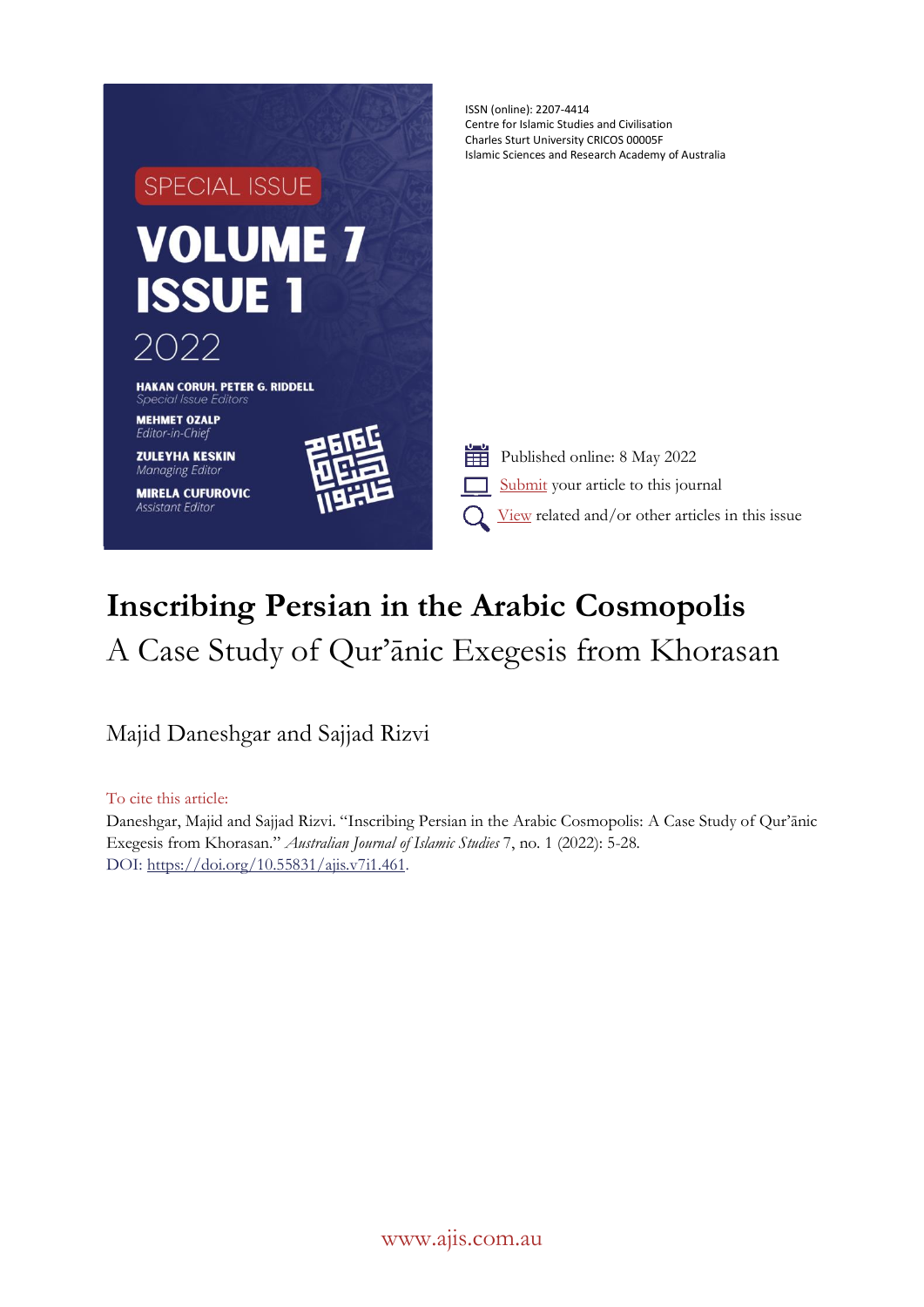## **INSCRIBING PERSIAN IN THE ARABIC COSMOPOLIS: A CASE STUDY OF QUR'ĀNIC EXEGESIS FROM KHORASAN**

Majid Daneshgar<sup>\*</sup> and Sajjad Rizvi<sup>\*\*1</sup>

**Abstract:** Scholarly discourse on the Persianate tends to focus on the influence of Persian in Iran and further east, and often occludes the way in which the Persian language is inflected and present in the Arabic cosmopolis further west. Similarly, the formation of 'Islamic classics' and scholarly genres including exegesis tends to ignore the role of Persian works (and texts produced in a Persianate context). Through a case study of Qur'ānic exegesis in Persian and its reception west of Iran, we demonstrate how Persian is inscribed into the Arabic cosmopolis such that the development of post-classical exegesis should place these works alongside the major Arabic classics of al-Tabarī, al-Thaʿlabī and al-Basīṭ; in effect, we contend the study of Qur'ānic exegesis cannot ignore the study of Persian exegesis. Through examining rare manuscripts, we show how scholars read, copied and promoted Persian *tafsir* in Arabophone contexts. Not only does this study follow up on and test some earlier scholarly works dealing with the circulation of Persian translations of the Qur'ān and its commentaries as well as the scholarly impact of the Persians further west, it indicates the contribution of Persian exegesis to a normative understanding of the Islamic exegetical traditions at the heart of the madrasa.

**Keywords:** *Persianate tafsir*, *Arabic cosmopolis*, *Khorasan*, *Levant*, *Nisapur*

Dissatisfied with the way in which some recent scholarly formations consider the nature of the 'classic' in the Islamic tradition with their Arabo-centric bias, and similarly disappointed with the way in which the cultural formation of the Persianate seems to neglect the 'scriptural' and more explicitly 'religious' disciplines, we present this study on the significance of Persian Qur'ānic exegesis in the classical period. Scholarly discourse on the Persianate tends to focus on the influence of Persian language, civility and courtly culture in Iran, Anatolia and further East and often occludes the way in which the Persian language and learning is inflected and present in the Arabic cosmopolis further west.<sup>2</sup> Marshall Hodgson, from whom the concept is

<sup>\*</sup> Oriental Studies Department, University of Freiburg.

<sup>\*\*</sup> Director, Institute of Arab and Islamic Studies, University of Exeter University of Exeter.

We jointly delivered an earlier version of this article at the American Academy of Religion (Quran Unit) in November 2021.

<sup>2</sup> Ronit Ricci, *Islam Translated: Literature, Conversion, and the Arabic Cosmopolis of South and Southeast Asia* (Chicago: University of Chicago Press, 2011); Muhsin S. al-Musawi, *The Medieval Islamic Republic of Letters: Arabic Knowledge Construction* (Notre Dame: University of Notre Dame Press, 2015). Ricci's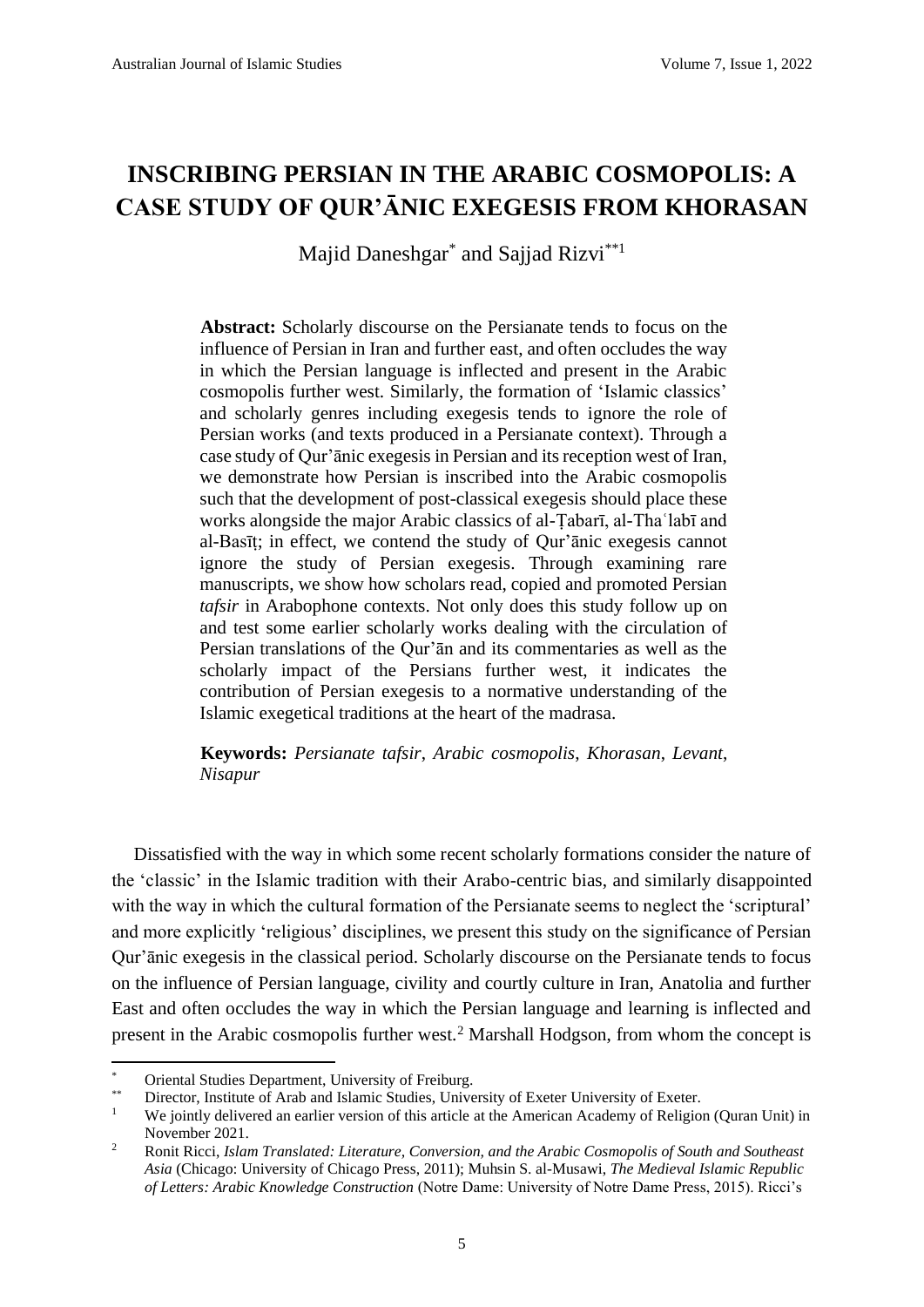drawn, conceived of the Persianate as a zone in which the rise of New Persian brought a "new overall cultural orientation within Islamdom"; as such, it informed all the languages of high culture that emerged in Muslim contexts and beyond.<sup>3</sup> It is difficult to separate Persian from Arabic when one considers the reception and transmission of Islamic learning diachronically in parts of the Islamic East; we should rethink the cultural space as the Perso-Arabic cosmopolis. Similarly, the formation of 'Islamic classics' and scholarly genres including exegesis tends to ignore the role of Persian works (and of texts produced in a Persianate context).<sup>4</sup> Hodgson was primarily concerned with power and culture but in his quest for understanding the course of 'conscience' in world history, it is not inconceivable that he would have included texts and knowledge production that in its social and cultural formation of selfhood and civility would include the 'religious.'<sup>5</sup> Unfortunately, many have built on his conceptualisation to separate the sphere of culture from religion.<sup>6</sup>

Through a case study of Qur'ānic exegesis in Persian and its reception west of Iran (as well as nodding towards the East), we demonstrate how Persian is inscribed into the Arabic cosmopolis such that the development of post-classical exegesis should place these works alongside the major classics of Abū Jaʿfar Muḥammad b. Jarīr al-Ṭabarī (d. 923), Abū Isḥāq Ahmad b. Muhammad al-Nīsābūrī al-Thaʿlabī (d. 1035) and his student Abūʾl-Hasan ʿAlī b. Ahmad al-Wāhidī (d. 1076), all Persian origin exegetes from the 'Nishapur' school who wrote in Arabic.<sup>7</sup> In effect, we contend the study of Qur'ānic exegesis as a disciplinary formation cannot ignore the study of Persian exegesis. Through examining rare manuscripts, we will show how scholars read, copied and promoted Persian *tafsir* in Arabophone contexts. Not only does this study follow up on and test some earlier scholarly works dealing with the circulation of Persian translations of the Qur'an and its commentaries, $\delta$  as well as the scholarly impact of the

conception of Arabic cosmopolis draws upon Sheldon Pollock's notion of the Sanskrit cosmopolis as exemplified in his *The Language of the Gods in the World of Men: Sanskrit, Culture, and Power in Premodern India* (Berkeley: University of California Press, 2006).

<sup>3</sup> Marshall G. S. Hodgson, *The Venture of Islam: Conscience and History in a World Civilization* (Chicago: University of Chicago Press, 1974), vol. 2, 293.

<sup>4</sup> *Contra* Ahmed el-Shamsy, *Rediscovering the Islamic Classics: How Editors and Print Culture Transformed an Intellectual Tradition* (Princeton: Princeton University Press, 2020). Two recent collections on Qur'ānic exegesis broadly assume the classical tradition is expressed solely in Arabic: see Karen Bauer (ed.), *Aims, Methods, and Contexts of Qurʾanic Exegesis: 2nd/8th–9 th/15th C.* (Oxford: Oxford University Press and the Institute of Ismaili Studies, 2013); Andreas Görke and Johanna Pink (Eds.), *Tafsīr*  and Islamic Intellectual History: Exploring the Boundaries of a Genre (Oxford: Oxford University Press) and the Institute of Ismaili Studies, 2014).

<sup>5</sup> That reading the Qur'ān was closely associated with *adab* and ethical formation does not need extensive argument; for some indications, see Nuha Alshaar (Ed.), *The Qurʾan and Adab: The Shaping of Literary Traditions in Classical Islam* (Oxford: Oxford University Press and the Institute of Ismaili Studies, 2017); Francesco Chiabotti et al. (Eds), *Ethics and Spirituality in Islam* (Leiden: Brill, 2017); Cathérine Mayeur-Jaouen (ed), *Adab and Modernity: A Civilising Process?* (Leiden: Brill, 2020).

<sup>6</sup> On this, see Mana Kia, *Persianate Selves: Memories of Place and Origin Before Nationalism* (Stanford: Stanford University Press, 2020), 13-14.

<sup>&</sup>lt;sup>7</sup> Walid A. Saleh, "The Last of the Nishapuri School of *Tafsir*: al-Wāhidī and his Significance in the History of Qurʾanic Exegesis," *Journal of the American Oriental Society* 126 (2006); Walid A. Saleh, *The Formation of the Classical Tafsīr Tradition: The Qurʾān Commentary of al-Thaʿlabī* (Leiden: Brill, 2004).

<sup>8</sup> Kristin Sands, *Sufi Commentaries on the Qurʾān in Classical Islam* (London: Routledge, 2006); Travis Zadeh, *The Vernacular Qurʾan: Translation and the Rise of Persian Exegesis* (Oxford: Oxford University Press and the Institute of Ismaili Studies, 2012).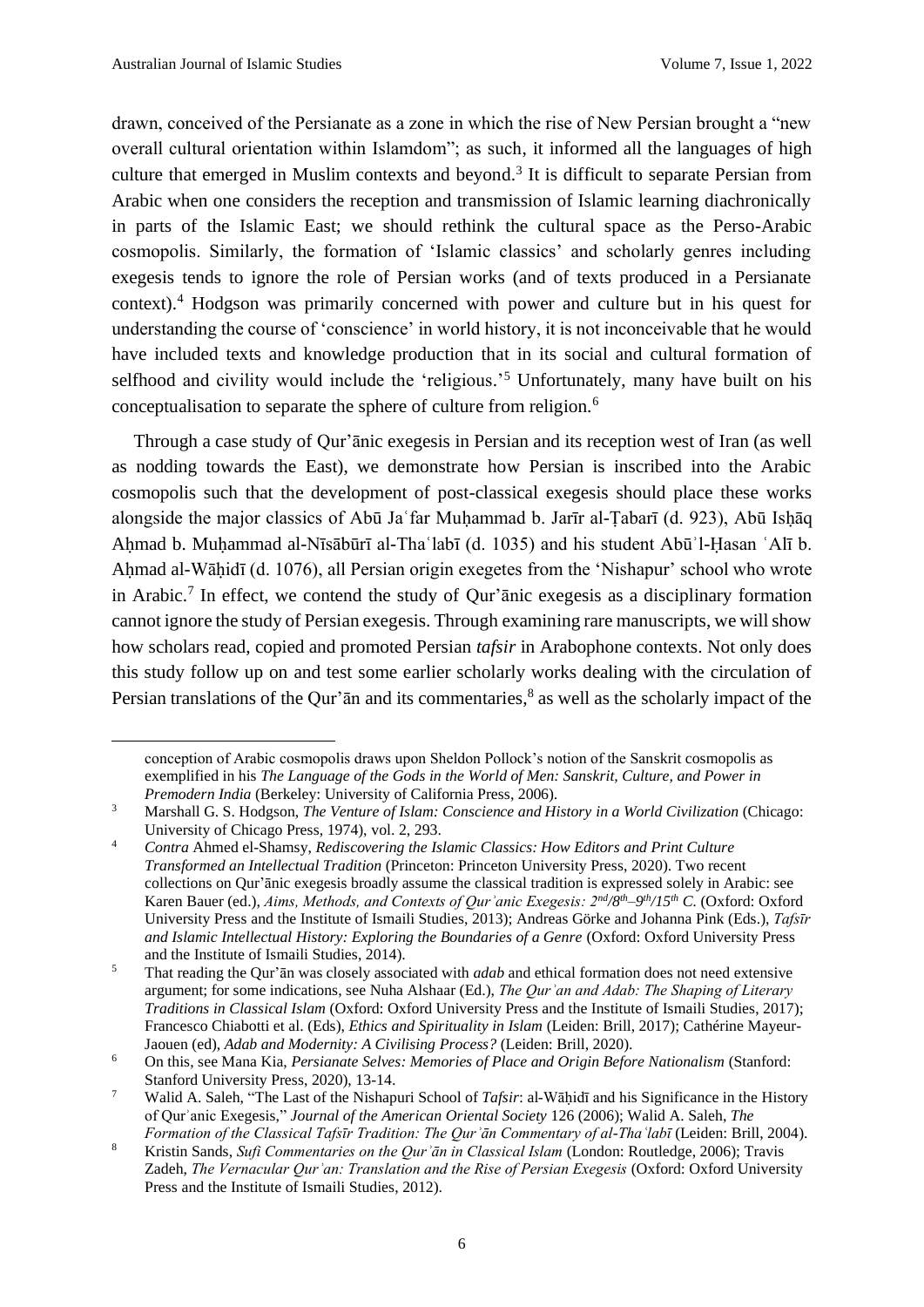Persians further west,<sup>9</sup> it indicates the contribution of Persian exegesis to a normative understanding of the Islamic exegetical traditions at the heart of the madrasa.<sup>10</sup>

Our use of Persian or even the Persianate is not linguistically reductionist, nor are we perpetuating a nationalist reading of Persian as inscribing the extent and limits of Iran or the Persian Empire.<sup>11</sup> We do not assume that translation is a simple process of transmission or transmutation from one discrete culture into another through annexation or simple appropriation,<sup>12</sup> nor are we making larger claims about the nature of a cosmopolitan culture, an 'Islamic' republic of letters in which Persian is closely inscribed and determinant for the Arabic cosmopolis. Rather, we reflect on the evidence for the multivocity of linguistic scholarly networks and traditions that are intertwined and demonstrate how scholars who were familiar with materials in Persian drew upon and reflected them in their Arabic scholarly output without either ceding through linguistic syncretism or a theory of translation from one to the other.

Insofar as texts are reflective of a way of life and the intellectual networks that sustain it, we are trying to reinscribe Persian exegesis as a way of life and multilayered form of knowledge production into the study of Islamic exegesis. As such, we provide a different mode of the 'provincialisation of Arabic' in a decolonial turn in the study of exegesis that traditionally might assume Arabic normativity of the tradition with respect to which other linguistic expressions are mere facets of vernacularisation.<sup>13</sup> One final caveat: we are not discussing a neglected field of translation in this case from Persian to Arabic in the way in which previous specialists have discussed Greek into Arabic in the ʿAbbasid period or Sanskrit into Persian in early modern India; our concern is not with translation but the influence of multivocality and linguistic plurality from East to West within the Islamic world.<sup>14</sup> Before considering some

<sup>9</sup> Khaled el-Rouayheb, *Islamic Intellectual History in the Seventeenth Century: Scholarly Currents in the Ottoman Empire and the Maghreb* (Cambridge: Cambridge University Press, 2015), especially 37-56, which focuses on the 'rational sciences' but similar things might be said of exegesis, which played a somewhat liminal role between the 'rational' and 'scriptural' or revealed.

<sup>&</sup>lt;sup>10</sup> In the Islamic East, the Persian influence came with Islamisation, see Chiara Formichi, "Introduction," in *The Routledge Handbook on Islam in Asia*, ed. Chiara Formichi (London: Routledge, 2022), 9-11.

<sup>11</sup> Mana Kia points to this potential problem in *Persianate Selves*, 8-11.

We do not directly engage the literature on what we might mean by the Persianate as a cultural token and way of life; for that, see Abbas Amanat and Assef Ashraf (Eds.), *The Persianate World: Rethinking a Shared Space* (Leiden: Brill, 2019); Nile Green (ed), *The Persianate World* (Berkeley: University of California Press, 2019). For an excellent and nuanced study on translation, see Torsten Tschacher, "Islamic and Sanskritic Imaginaries in Southeast Asia," in *The Routledge Handbook of Islam in Asia*, ed. Chiara Formichi (London: Routledge, 2022); Finbarr Barry Flood, *Objects of Translation: Material Culture and Medieval Hindu-Muslim Encounter* (Princeton: Princeton University Press, 2009).

<sup>13</sup> That provincialisation is already somewhat indicated in Shahab Ahmed's famous *What is Islam? The Importance of Being Islamic* (Princeton: Princeton University Press, 2015) and its notion of the Balkansto-Bengal complex, but more recently in the highly interesting case study of Taushif Kara, "Provincializing Mecca? (1924–1969)," *Global Intellectual History* (2021), https://doi.org/10.1080/23801883.2021. 1939504. On the assumptions of the lesser status of vernaculars, see the discussion in Ricci, *Islam Translated*, 16-19.

<sup>14</sup> On the Greek into Arabic, see Dimitri Gutas, *Greek Thought, Arabic Culture: The Graeco-Arabic Translation Movement in Baghdad and Early ʿAbbasid Society* (London: Routledge, 1998); Uwe Vagelpohl, *Aristotle's Rhetoric in the East* (Leiden: Brill, 2008). For the 'Perso-Indica,' see Audrey Truschke, *Culture of Encounters: Sanskrit at the Mughal Court* (New York: Columbia University Press, 2018); Shankar Nair, *Translating Wisdom: Hindu-Muslim Intellectual Interactions in Early Modern South Asia* (Berkeley: University of California Press, 2020).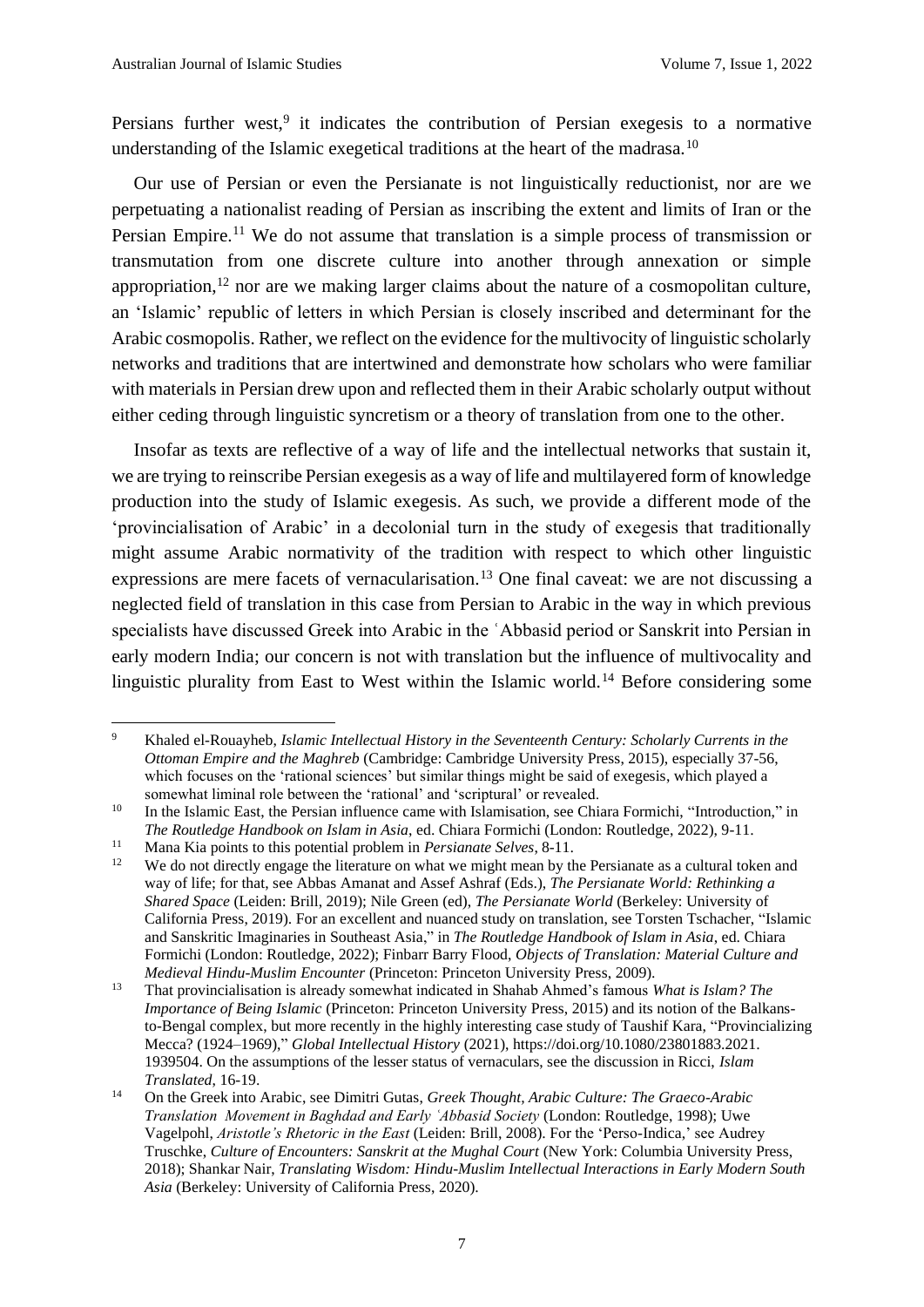examples of classical Persian exegesis that constitute our main evidence for the significance of Persian in the formation of the Islamic Qur'ānic exegetical traditions, it might be useful to consider the abiding influence of Persian in Arabic literary, theological and intellectual formation through a few cursory examples.

#### **PERSIAN IN THE ARABIC COSMOPOLIS: OVERLOOKED MATERIALS**

While examining manuscripts in the Bayerische Staatsbibliothek in Munich, one can encounter several Persian manuscripts that were copied and circulated in Egypt. Some of them now housed in Europe were acquired by French Orientalists, collectors and travellers.<sup>15</sup> Among the most favoured ones are the literary and poetic works of Persian poet Saʿdī (d. 1292) of Shiraz, particularly his *Golestān*, which were copied, read and translated by Muslim translators of the French colonial army in Egypt (e.g. BSB Cod. Pers.147 and 148).<sup>16</sup> There is also an original Arabic manuscript, BSB Cod. arab. 892, including Persian phrases and notes (e.g. *rūznāmah-ye ʿAlī*), and another Arabic manuscript, BSB Cod. arab. 824, whose first folio is a twolayered sheet, the second one including Persian textual elements and calligraphy. Several thousand copies of Arabic and Persian manuscripts in Egypt were collected by Jean-Joseph Marcel (d. 1845), the French scholar, philologist and printer who accompanied Napoleon Bonaparte during his invasion of Egypt. Arabs' interest in reading and translating Persian was not limited to colonial officers or political purposes. The local printing houses, including the Saʿīdiyyah publishing house, close to al-Azhar mosque and university, were instrumental in translating and promoting original Persian works. An example is the five-volume *Sīrat al-Amīr Ḥamzah al-Bahlawān* (the Tale of the Warrior Amīr Ḥamzah), which is the Arabic translation of the famous Persian *Qiṣṣah-ye Amīr Ḥamzah Pahlavān* or *Ḥamzah-nāmah* (the Tale of Hamzah).<sup>17</sup> Also, Egyptians were highly engaged with Persian poets and polymaths at the turn of the 20th century. For instance, Wadīʿ Afandī al-Bustānī, influenced by English poet Edward FitzGerald, translated poems by ʿUmar Khayyām, introducing him as *al-shāʿir al-faylasūf al-Fārisiyy* (Persian poet and philosopher) published with Maṭbaʿat al-Maʿārif. Both these Persian

<sup>&</sup>lt;sup>15</sup> In many other cases of similar collections, at the hand of looters. Generally on these phenomena, see Alexander Bevilacqua, *The Republic of Arabic Letters: Islam and European Enlightenment* (Cambridge, MA: The Belknap Press of Harvard University Press, 2018), especially 26-27, 114-24; Maya Jasanoff, *Edge of Empire: Lives, Culture, and Conquest in the East, 1750–1850* (New York: Random House, 2005).

<sup>&</sup>lt;sup>16</sup> For the cultural influence of Sa'dī in ethical formation and pedagogy as well as his poetic impact far beyond the Persophone world, see Hamid Dabashi, *The World of Persian Literary Humanism* (Cambridge, MA: Harvard University Press, 2012); Domenico Ingenito, *Beholding Beauty: Saʿdī of Shiraz and the Aesthetics of Desire in Medieval Persian Poetry* (Leiden: Brill, 2020).

<sup>&</sup>lt;sup>17</sup> The *Hamzah-nāmah* along with other epic works seems to have enjoyed a revival with the advent of print culture in the 19<sup>th</sup> century with a publication in Lucknow in 1855 at the famous Naval Kishore Press. See John William Seyller and Freer Gallery of Art, *The Adventures of Hamza: Painting and Storytelling in Mughal India* (Washington, DC: Freer Gallery of Art, 2002). On the role of the Naval Kishore press in the formation of the 'Islamic classics' in the North Indian context on the cusp of formal British empire in India (published in Arabic, Persian and Urdu, as well as Sanskrit and later Hindi), see Ulrike Stark, *An Empire of Books: The Naval Kishore Press and the Diffusion of the Printed Word in Colonial India* (New Delhi: Permanent Black, 2008), especially 266-350.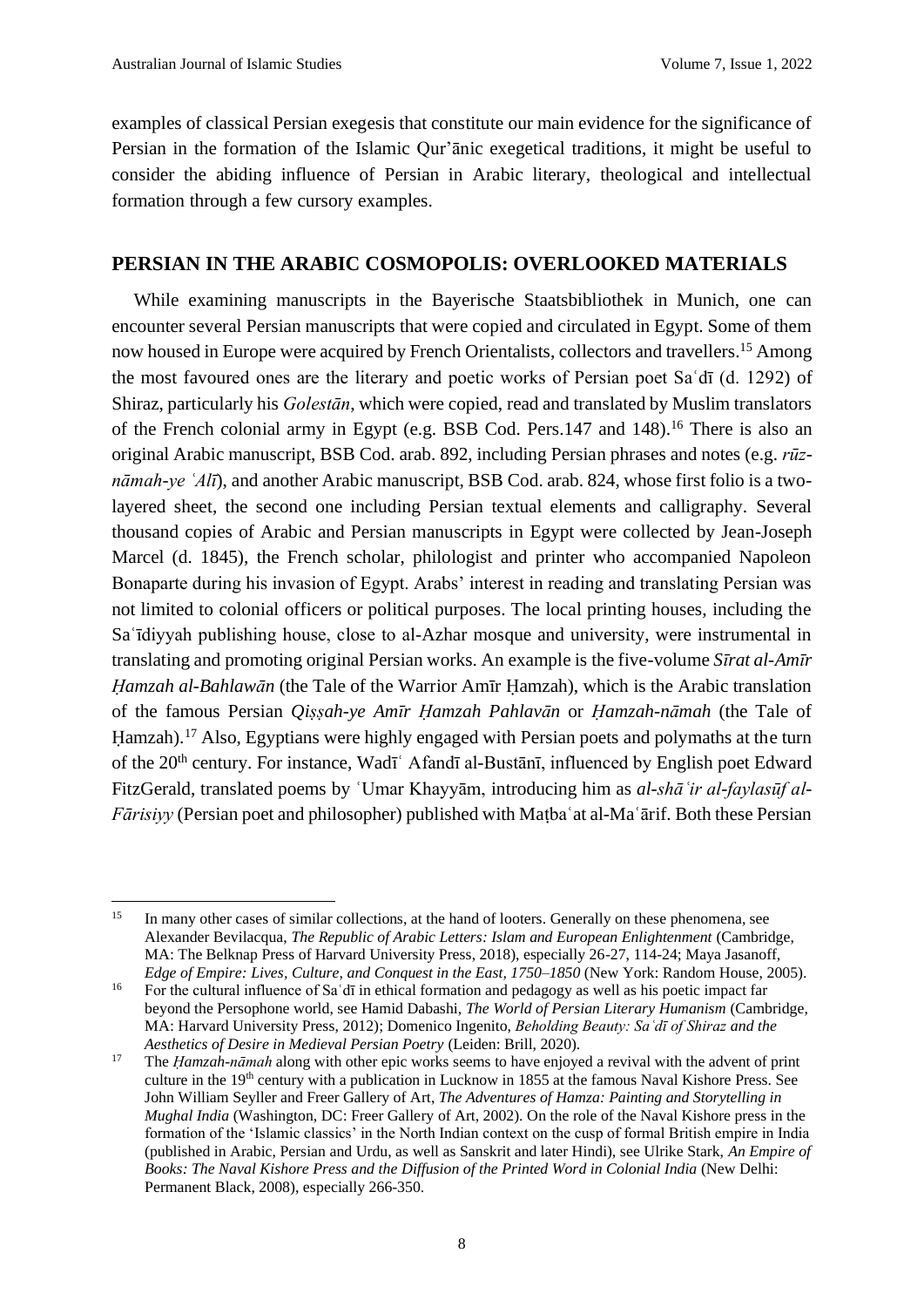works were famous and well-circulated in South and Southeast Asia since the late 14<sup>th</sup> and early 15<sup>th</sup> centuries.<sup>18</sup>



#### **Figure 1: Sīrat al-Amīr Ḥamzah al-Bahlawān 19**

In the late  $19<sup>th</sup>$  century, the seminarians at al-Azhar in Cairo were well-acquainted with the Islamic scholarship of Persians – which was well-attested in the Mamlūk period but especially from the Ottoman, as discussed in el-Rouayheb.<sup>20</sup> This is evident in Țanțāwī Jawharī's (d. 1940) social-political work, *Aḥlām fīʾl-siyāsah* (Political Dreams), which ends with a note about his interlocutor, the Iranian cleric ʿAbd Allāh al-Zanjānī (d. 1941), who published his book on *Taʾrīkh al-Qurʾān* (History of the Qur'ān) in Cairo, Tabriz and Tehran, among others. Interestingly, as stated by Jawharī, he was a link between Iranian and Cairene seminaries and academic institutes and communicating recent *tafsir* $\overline{\imath}$  literature between these places.<sup>21</sup>

This period also saw wider cultural links between Persia and Egypt as well as the religious context of 'reconciling' different Islamic confessions (*taqrīb bayn al-madhāhib*), which was primarily inflected in Persian and Arabic.<sup>22</sup> Jawharī used to be connected with al-Khidīwiyyah school, where interest in reading Persian and other languages of Muslim communities was common. This claim is also supported with a catalogue of Persian (and Jawi) materials from al-Khidīwiyyah library compiled by ʿAlī Afandī Ḥilmī b. Sultan b. Muḥammad al-Dāghistānī in c. 1888.<sup>23</sup> It might also be possible that Persian manuscripts and printed volumes in Cairo were brought by Ottoman Turks who were already competent in Persian, given its prominence as a courtly language; however, the circulation and reading of such works may highlight their

<sup>&</sup>lt;sup>18</sup> Regarding the reception of the Tale of Hamzah and Persian poetry (e.g. Khayyām) in Southeast Asia, see respectively Majid Daneshgar, "Persianate Aspects of the Malay-Indonesian World: Some Rare Manuscripts in the Leiden University Library," *Dabir* 8 (2021); Majid Daneshgar, "A very old Malay Islamic Manuscript: Carbon Dating and Further Analysis of a Persian-Malay Anthology," *Indonesia and the Malay World* (2021).

<sup>&</sup>lt;sup>19</sup> Various copies of this early printed volume are found in different libraries. This is from the Iranian Parliamentary Library, Tehran. It is available for open access for which we are grateful.

<sup>20</sup> el-Rouayheb, *Islamic Intellectual History.*

<sup>21</sup> Ṭanṭāwī Jawharī, *Aḥlām fīʾl Siyāsah* (Cairo: Muṣṭafā al-Bābī al-Ḥalābī, 1935).

<sup>22</sup> Rainer Brunner, *Islamic Ecumenism in the 20th Century* (Leiden: Brill, 2004).

<sup>23</sup> ʿAlī Afandī Ḥilmī al-Dāghistānī, *Fihrist al-Kutub al-Fārisiyyah waʾl-Jāwiyyah al-Maḥfūẓah biʾl-Kutubkhānah al-Khidīwiyyah al-Miṣriyyah* [Handlist of the Persian and Jawi Books kept in the Khedival Library in Cairo] (Cairo: Maṭbaʿat al-ʿUthmāniyyah bi-Miṣr, 1888).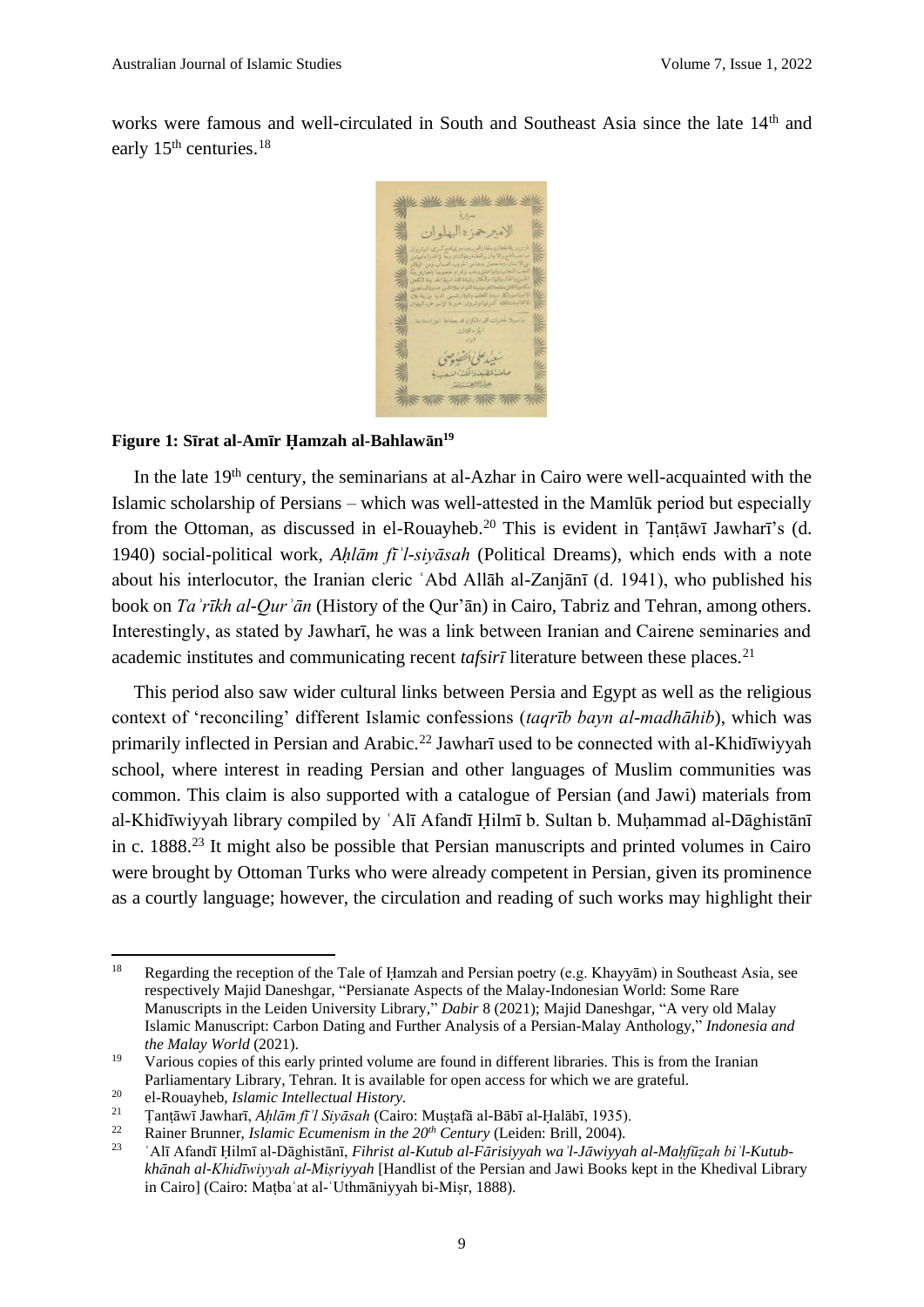significance among Arabs.<sup>24</sup> The reception of Persian literary, scholarly and scholastic materials in the heart of Arabophone regions was established much earlier. Several historical reports inform us about Persians and Arabs moving between each other's lands, from Bukhara and Nishapur (in Khorasan) to the Levant, Mecca, Medina and Cairo; a simple perusal of names in the many biographical dictionaries indicates that process and we have the famous attestation of historian Ibn Khaldūn (d. 1406) on the central significance of non-Arabs especially Persians in the scriptural disciplines such as *hadīth*, in Arabic grammar and in the rational sciences.<sup>25</sup> The Islamic ecumene was a connected zone of intellectual networks, exchange and knowledge production. The inhabitants of the Malay Archipelago interacted with Persians in the world of Islam from the earlier period, just as the Arabic-speakers of the African continent had strong ties with Persian thinkers and schools of thought in the Gulf and India. One of the most important reports about the way in which Arabs and Persians communicated with each other after the emergence of Islam is the book *Tārīkh-e Nīsāpūr*. It includes various sections about the people of Nishapur as well as Khorasan who left there for Arabophone regions and vice versa.<sup>26</sup> Nishapur, according to this report, was the homeland of many Arab thinkers and scholars, which gave rise to its region of Pusht or Busht being called "Arabestān-e Khorāsān" or "Khorasan's Arabia." 27

On the other hand, many people bearing the nickname or family name of al-Nisābūrī or al-Bukhārī left Khorasan towards the Levant, Arabian Peninsula, Anatolia and other locales. In this vein, Persians emerged as the critical link in disseminating learning in the rational disciplines between Central and Western Iran and Egypt. One example is the well-known theologian Shams ad-Dīn Mahmūd b. 'Abd al-Rahmān al-Isfahānī (d. 1348). His commentary *Maṭāliʿ al-Anẓār: Sharḥ ṭawāliʿ al-Anwār* [Insider's Lights: A Commentary on the Work] – on ʿAbd Allāh al-Bayḍāwī's (d. 1319) *Ṭawāliʿ al-anwār min maṭāliʿ al-anẓār* [The Rising Light from Far Horizons] <sup>28</sup> – was produced in the "khānqah of the Mamlūk Emir Sayf ad-Dīn Qawṣūn al-Nāṣirī (d. 1342) and [was] presented as a gift to the Mamlūk Sultan al-Nāṣir Muḥammad b. Qalāwūn (d. 1341) during the latter's third reign." <sup>29</sup> His commentary, *Tasdīd al-qawāʿid* [Contriving the Principles], on another well-attested and pithy theological text, *Tajrīd al-ʿaqāʾid* [Summation of Belief] by Shiʿi theologian, Naṣīr al-Dīn Ṭūsī (d. 1274), who served the Ismailis of Alamut and later the Mongols in Baghdad and Maragha, was completed in 1324 in Tabriz but circulated widely in Iran, being glossed by ʿAlī al-Jurjānī (d. 1413) in

<sup>24</sup> On the Ottoman Qur'ānic exegetical tradition and the role of Persian in it, see Susan Gunasti, *The Qurʾan between the Ottoman Empire and the Turkish Republic: An Exegetical Tradition* (London: Routledge, 2019).

<sup>25</sup> Ibn Khaldūn, cited in Richard N. Frye, *The Golden Age of Persia* (London: Weidenfeld and Nicholson, 1975), 150.

<sup>&</sup>lt;sup>26</sup> Regarding Nīshābūr, see the works of Richard W. Bulliet such as: "The Political-religious History of Nishapur in the Eleventh Century," *Islamic Civilisation 950-1150* (1973).

<sup>27</sup> Muḥammad ʿAbdullāh Ḥakīm Nīshābūrī, *Taʾrīkh-e Nīshābūr*, trans. Muḥammad Ḥusayn Khalīfa (Tehran: Ketāb-khānah-ye Ibn Sīnā, n.d.), 140.

<sup>&</sup>lt;sup>28</sup> As translated by Al Ghouz (see the following source).

<sup>29</sup> Abdelkader Al Ghouz, *Brokers of Islamic Philosophy in Mamlūk Egypt Shams ad-Dīn Maḥmūd b. ʿAbd ar-Raḥmān al-Iṣfahānī (d. 1348) as a Case Study in the Transmission of Philosophical Knowledge through Commentary Writing*, ASK Working Paper 24 (Bonn: Annemarie Schimmel Kolleg, 2015).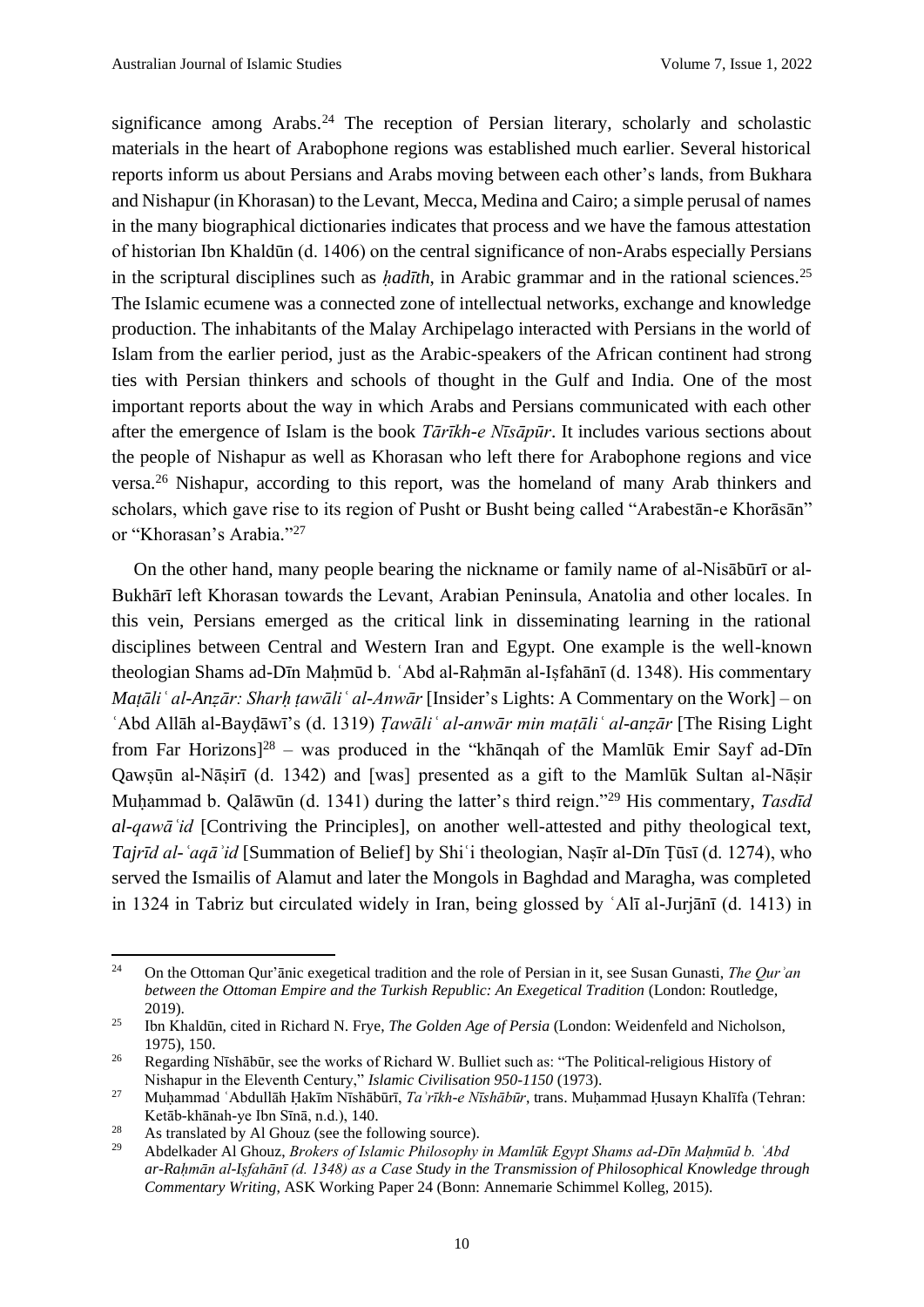Shiraz as well as in Egypt and the Ottoman lands.<sup>30</sup> Being in contact with thinkers in Isfahan, Tabriz, Damascus and Cairo demonstrated Iṣfahānī's extensive scholarly network and how Persianate and Arabophone inhabitants were in contact. This becomes important when one realises that

[i]t is not rare to find Mamlūks that have arrived in Egypt during the days of al-Ẓāhir Barqūq (r. 1382–1389 and 1390–1399) said to have known Persian, or to have been known as 'Persians,' some of them functioned as envoys to the Timurids.<sup>31</sup>

Other Mamlūks linked to Persians and Central Asian communities through competence in their languages are, among others, Mankalī Bughā al-Salaḥī (d. 1432) – also the "inspector of the Markets of Cairo"<sup>32</sup> – and Asanbughā al-Dawādār (d. 1400).<sup>33</sup> These rulers could have played a role in the circulation of Persian materials in their regions. In this regard, one would now wonder to what extent Persian, as a language of *ʿulūm al-dīn*, was read and circulated across the Arabophone region, particularly before the dominance of the Ottomans in most parts of the Arab world.

One of the main areas of Islamic sciences, through which Persians and Arabs could possibly have the highest level of collaboration, is the category of *tafsir*. *Jāmiʿ al-bayān ʿan taʾwīl āy al-Qurʾān* [Compendium of the Exposition of the Exegesis of Verses of the Qurʾān], better known as *Tafsir al-Ṭabarī*, one of the oldest comprehensive exegeses on the Qur'ān, was translated early at the Samanid court in the 10<sup>th</sup> century CE and begins with a preface through which it is clearly said that scholars from neighbouring regions of Iran are asked to join the army of translators – whether this occurred in Tabriz or Khorasan needs further investigation – to translate a copy of this *tafsir* brought from Baghdad "as the Qur'ān used to be ignored":

This book is an exegesis of the glorious Qur'ān made by Muḥammad b. Jarīr al-Ṭabarī, God's mercy upon him, translated into the Persian language. In order to do this, the [Arabic] book had been brought from Baghdad as there was an ignorance about the Qur'ān. And they presented it to Amīr Muẓaffar Abū Ṣāliḥ Manṣūr b. Nūḥ b. Naṣr b. Aḥmad b. Ismāʿīl, may God's mercy be upon all of them. It seemed very difficult for him to read and comprehend it in the Arabic language. As such, he ordered to translate it into the Persian language. He gathered the thinkers of Transoxiana asking them "can we translate this book into the Persian language?" they answered "Yes, whoever is unable to comprehend Arabic is

<sup>&</sup>lt;sup>30</sup> Four of the earliest manuscripts of the Jurjānī gloss exist in Cairo at the Dār al-kutub and at least one of the manuscripts of the Tasdīd used in the critical edition exists in Cairo – see Shams al-Dīn al-Iṣfahānī, *Tasdīd al-qawāʿid fī sharḥ Tajrīd al-ʿaqāʾid* [Contriving the Principles in Commentary on the Summation of Belief], ed. Khālid b. Ḥamad al-ʿAdwānī (Kuwait: Dār al-ḍiyāʾ, 2012), introduction, vol. 1, 128-31.

<sup>31</sup> Koby Yosef, "Cross-Boundary Hatred: (Changing) Attitudes towards Mongol and "Christian" Mamlūks in the Mamluk Sultanate," in *The Mamluk Sultanate from the Perspective of Regional and World History Economic, Social and Cultural Development in an Era of Increasing International Interaction and Competition*, ed. Reuven Amitai and Stephan Conermann (Bonn: V&R Unipress Bonn University Press, 2019), 179.

<sup>32</sup> Doris Behrens-Abouseif, *Practising Diplomacy in the Mamluk Sultanate Gifts and Material Culture in the Medieval Islamic World* (London: Bloomsbury Publishing, 2014), 195.

<sup>33</sup> Yosef, "Cross-Boundary Hatred," 179-180.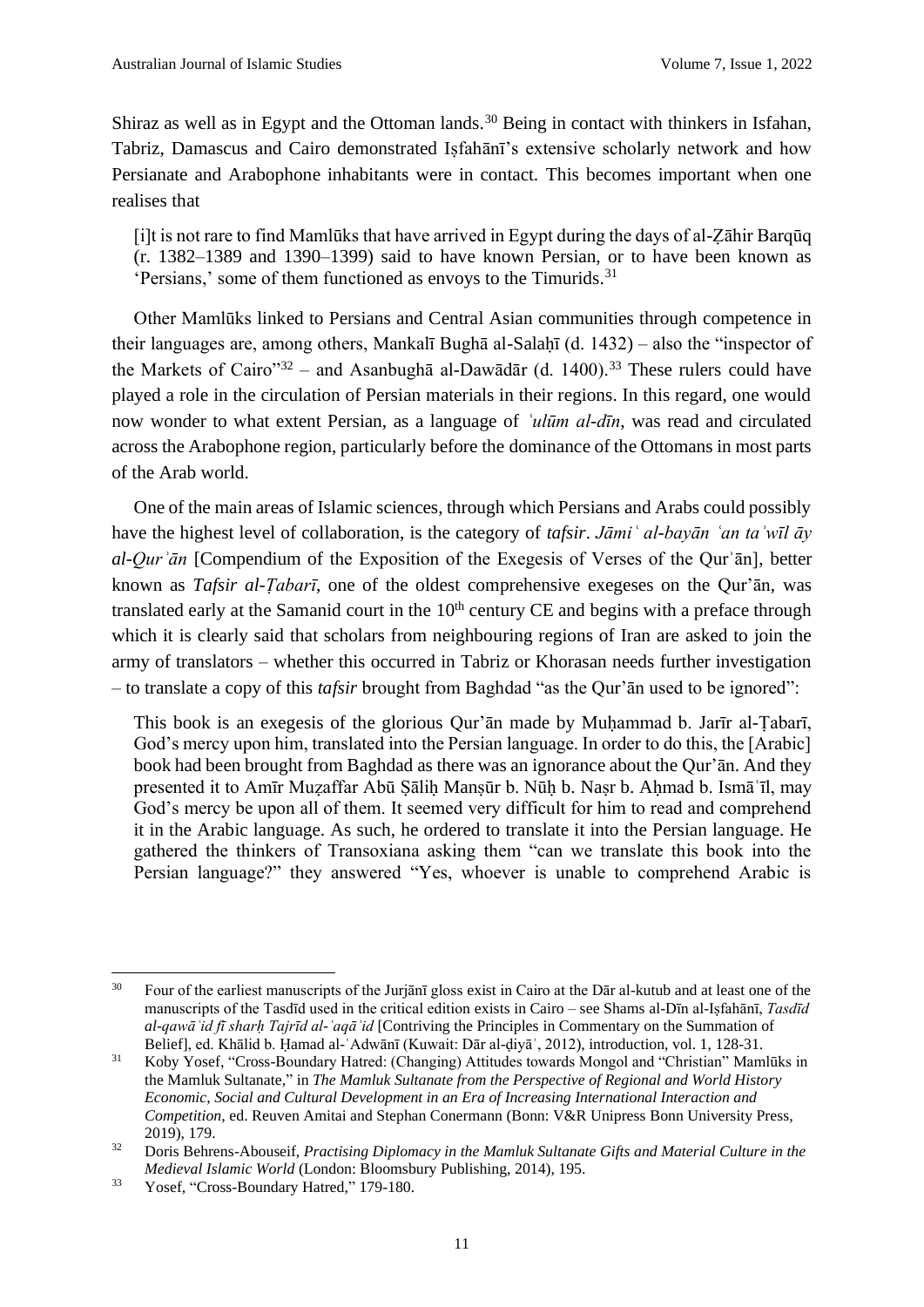allowed to read and write the Qur'ān commentary in Persian, as also stated by the Glorious God 'We have not sent a messenger except in the language of his people'  $(Q 14:4)$ ."<sup>34</sup>

Translators from Transoxiana, Balkh, Bab al-Hind, Samarqand, Espanjab (Sepanjab) in Turkistan (?), Fergana in Uzbekistan gathered and completed this task.<sup>35</sup> The translation remains the earliest Persian rendition of the Qur'ān as well as its exegesis that is extant and was part of the patronage of New Persian at the Samanid court; as such, it represents the expression of vernacular learning and an attempt to communicate to those unfamiliar with Arabic.

Unsurprisingly, the core argument of *tafsir* production in the Muslim world relied on a left to right movement, from Arabic to the other languages of Asia. This has also affected academic discourse, which does not allow us to go beyond old-fashioned frames, viewing the so-called *classics*<sup>36</sup> of *tafsir*: from al-Ṭabarī, al-Zamakhsharī, al-Bayḍāwī, al-Jalālayn to ʿAbduh and Rashīd Riḍā. Not only did this general classification lead scholars to neglect other exegetical traditions, it also convinced them that the so-called *Islamic classics* in the first place came from an Arabo-Sunni background. Whether Persian (and other) exegetical works were considered as a pedagogical medium in the Arabo-Sunni context, or were read by native Arabs, was not considered. Unearthing historical evidence in this study demonstrates that classical Persian Qur'ānic exegeses produced from the classical period (1000–1300 CE) were among the important materials in Islamic intellectual history. A normative approach that designates Sunni texts in Arabic as classics will tend to marginalise other works even if they are in core genres of Islamic learning such as exegesis. It also perpetuates a colonialist epistemology that pits core versus periphery, normative versus dissonant, classic versus anomalous.<sup>37</sup>

#### **EXEGESES FROM PERSIA**

*Tafsir* in the Persianate context, with a particular emphasis, received special attention from the late 19th century. Apart from the famous comprehensive Arabic exegeses of Fakhr al-Dīn al-Rāzī (d. 1210) and Naṣīr al-Dīn al-Bayḍāwī (d. 1319), which were considered to be the scholarly product of Persian scholars of Islam, Orientalist scholars studied several relatively

<sup>34</sup> MS Bibliothèque nationale de France. Supplèment Persan 1610, fl. 3. Also see Mohammad Jafar Yahaghi, "An Introduction to Early Persian Qur'ānic Translations," *Journal of Qur'anic Studies* 4/2 (2002): 105- 109.

<sup>35</sup> On the Persian translation of *Tafsīr-e Ṭabarī*, see Travis Zadeh, *The Vernacular Qurʾan*, 302-30.

<sup>&</sup>lt;sup>36</sup> Although we do not believe in ascribing "classics" to any work, as there might have been many works which were marginalised, removed or modified over the course of history, and replaced with those produced in or for the court.

 $37$  On the need for a decolonial approach to the study of the Qur'ān, see Sajjad Rizvi, "Reversing the Gaze? Or Decolonizing the Study of the Qur'an," *Method & Theory in the Study of Religion* 33 (2021): 122-138; Joseph Lumbard, 'Decolonizing Qurʾanic studies', *Religions* 13, no. 2 (2022): 176. About the impossibility of "decolonisation" in the Muslim world (and the East), see Majid Daneshgar, *Studying the Qur'an in the Muslim Academy* (New York: Oxford University Press, 2020); Majid Daneshgar, "I Want to Become an Orientalist Not a Colonizer or a 'De-Colonizer,'" *Method & Theory in the Study of Religion* 33, no. 2 (2020): 173-185.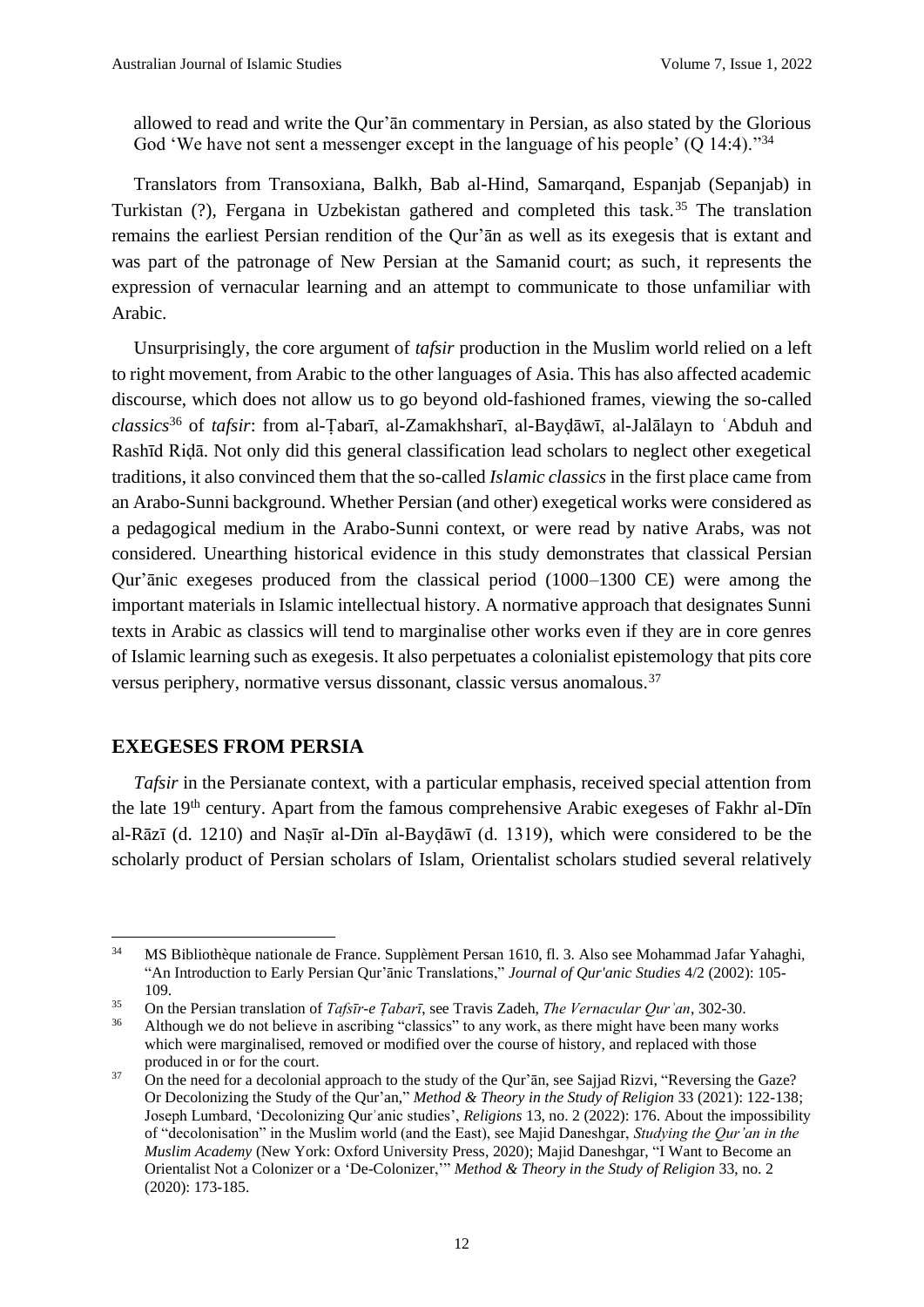unknown Qur'ān manuscripts.<sup>38</sup> One of them is a mysterious commentary widely known in Iran as "Tafsir-e Cambridge" or the *Cambridge Qur'ānic Commentary*. In fact, this is MS Mm.4.15 preserved in Cambridge University Library whose content, orthography and details seem valuable for Islamic intellectual history. This copy belonged to the famous Dutch Arabist Thomas Erpenius (1584–1624) and was bought from his widow in 1632. The opening page of the manuscript includes Latin notes, some of which were penned by Erpenius. This copy, which only comprises the second volume, from the chapter on Maryam (Q19), was copied by someone known as Muhammad Abū al-Fath al-Faqīh al-Gharīb in 1231. A number of scholars, including Edward G. Browne, wrote a long essay about its origin, style and identity, confirming its significance to the history of Persian Islam.<sup>39</sup> Later on, it was fully edited and accompanied with a critical introduction, by Iranian scholar Jalāl Matīnī in 1970, who also established that the commentary was produced when Persian orthography was in transition.<sup>40</sup> Its "archaic" particularities led Browne to conclude it could originally have been produced earlier, in the 10th century, contemporaneous with the famous Persian epic *Shāhnāmah*, and it could have been the first known Persian prose work.<sup>41</sup> Therefore, it might be regarded as the oldest Persian manuscript held in Cambridge University Library.

We have no information, at present, about the actual author of this commentary or the origins of the scribe. Even reading the scribe's name and colophon was a topic of debate between Browne, Robertson Smith, Rieu and de Goeje; was he someone Arab or Persian? Interestingly, some parts of this copy include marginal points in Arabic, apparently written by a native speaker, trying to show an alternative style of writing Arabic verses of the Qur'ān, particularly those with long vowels (*alif*) (e.g. ff. 15, 119). It contains a Latin interlinear translation of the Persian commentary (f. 323) – not examined in former studies. Having marginal Persian, Arabic and Latin notes demonstrates its circulation in different hands over the course of history. However, Browne and Matīnī agreed on its provenance from Khorasan. Given Browne's hypothesis about the antiquity of the text, this could be the oldest known Qur'ānic commentary of Khorasan and the Persianate world, which moved back-and-forth between the hands of Arabists and Persianists. It is not farfetched to imagine that this commentary was in the possession of Arabs, as Khorasan and Nishapur were a hub of Arab itinerant scholars.

Since the 2000s, Western-based scholars of Islam, Walid Saleh and Travis Zadeh, among others, have demonstrated the significance of Qur'ānic commentaries in Arabic and Persian from Khorasan, respectively. Saleh categorises them as commentaries of the school of Nishapur, among which the most known are those of Ibn Ḥabīb (d. 1015), al-Thaʿlabī (d. 1035) and his student al-Wāḥidī (d. 1076), while Zadeh sheds light on how the theological-religious affiliation of commentators may have contributed to the production, distribution and reception of Persian translative commentaries. As Saleh stated, commentaries by al-Wāḥidī along with

<sup>38</sup> See E. M. Wherry, *A Comprehensive Commentary on the Quran: Comprising Sale's Translation and Preliminary Discourse* (London: Kegan Paul, 1896), vol. 1, vi.

<sup>39</sup> Edward G. Browne, "Description of an Old Persian Commentary on the Ḳurʾán," *Journal of the Royal Asiatic Society* 26, no. 3 (1894).

<sup>40</sup> Jalāl Matīnī (Ed.), *Tafsīr-e Qorʾān-e Majīd*, vol. 1 (Tehran: Enteshārāt-e Bonyād-e Farhang-e Irān, 1970).

<sup>41</sup> Browne, "Description of an Old Persian Commentary," 505.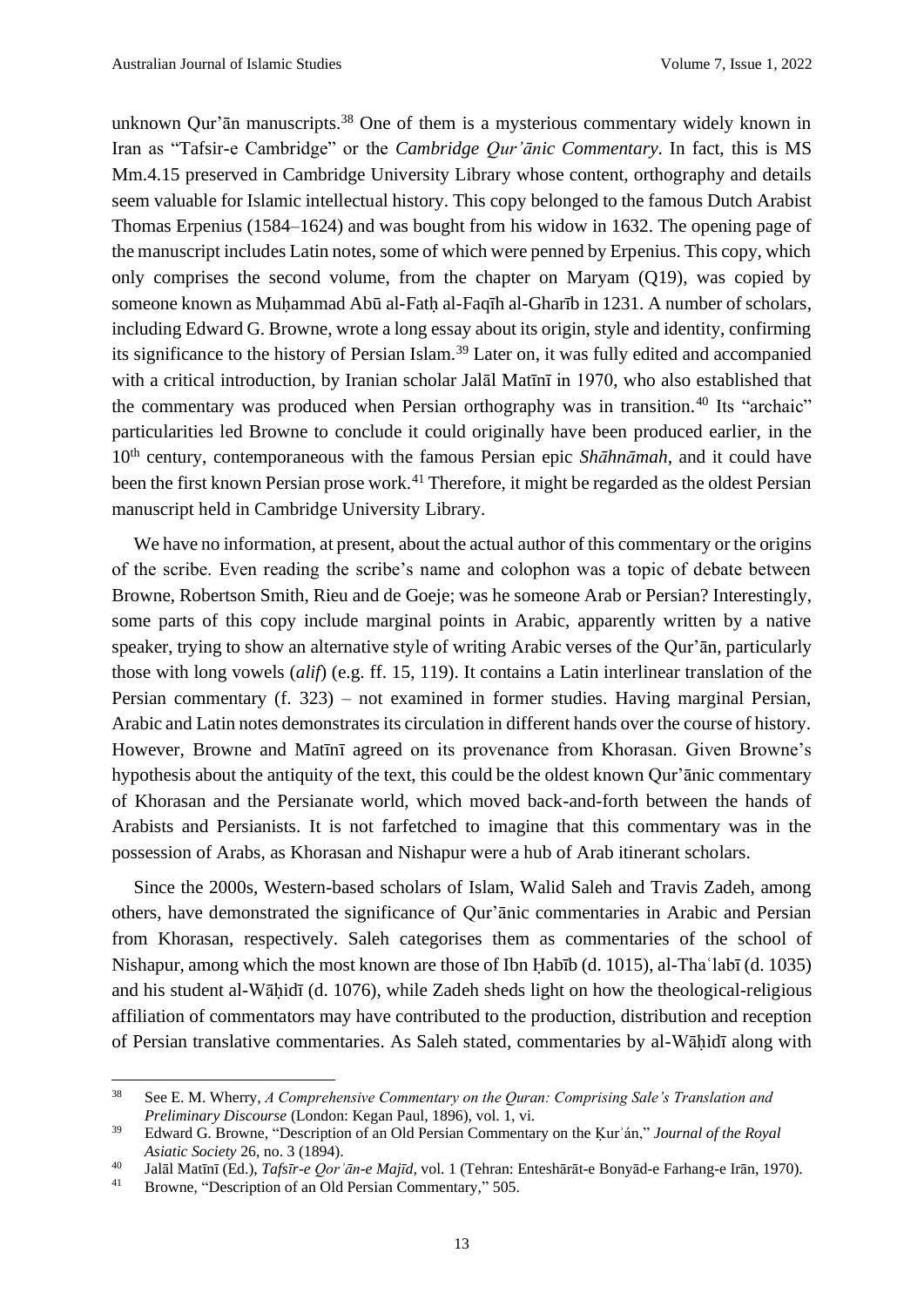those of his master, al-Thaʿlabī, are the main sources of *tafsir* in this region, and form the base on which the next generation of popular commentaries like *al-Kashshāf* of Jār Allāh al-Zamakhsharī (d. 1144) as well as *al-Jalālayn* were written.<sup>42</sup> Besides, Zadeh argued, while having similar approaches to translation, the Persian commentaries of Khorasan were inspired by earlier Arabic *tafsir* attributed to the companion and cousin of the Prophet, ʿAbd Allāh Ibn 'Abbās, as well as by some local ones including those of al-Tha labī and al-Wāḥidī.<sup>43</sup> More importantly, Persian exegeses, particularly those of Isfarāyinī and Sūrābādī (see below) used eloquent Persian terms and phrases while producing their commentaries, proving their purpose was to promote a Persian reading of the Qur'ān; a vernacular Qur'ān, as Zadeh puts it.

### **READERS OF KHORĀSĀNĪ TAFSIR**

Among the commentaries from Khorasan, some were instrumental in shaping the Islamic literature of non-Persian regions. Liu Zhi (d. c. 1739), one of the most influential Muslim scholars of China, used several Arabic and Persian materials while writing his works on 'Muslim philosophy' in Chinese in 1704. The list of books he used shows that three main Qur'ānic commentaries were used by him while reading the Qur'ān. Two of them were in Persian and one in Arabic. The Arabic one is the famous commentary of 'Qāḍī', referring to the name al-Bayḍāwī, while the Persian are two less-examined commentaries, *Tafsir-e Zāhidī* and *Tafsir Baṣāʾir-e Yamīnī*. <sup>44</sup> In the Han kitab tradition that formed the Chinese Islamic corpus bringing Sufism into conversation with Confucianism, many of the works studied seem to have been mediated by Persian, especially from the Persian Sufi tradition; in exegesis, the major work seems to have been *Tafsir-e Ḥusaynī* by Ḥosayn Vāʿeẓ-e Kāshefī (d. 1504).<sup>45</sup> Other figures in that tradition, such as Wang Daiyu (d. 1658) and Ma Dexin (d. 1874), seemed to have read the same Persian 'classics' in Sufism and *tafsir*.

*Tafsir-e Zāhidī* or *Laṭāʾif al-Tafsir* is a commentary by a Shāfiʿī scholar, al-Shaykh Abū Naṣr Aḥmad b. al-Ḥasan b. Aḥmad al-Sulaymānī al-Darvāzajakī, who was known as *Fakhr alaʾimmah* (the Pride of Scholars), *Sayf al-Millah waʾl-dīn* (the Sword of the Community and the Faith), *al-ʿālim al-zāhid* (the Pious Scholar) and more importantly, *Tāj al-mufassirīn* (the

<sup>&</sup>lt;sup>42</sup> Walid A. Saleh, "The Introduction to Wāhidī's al-Basīt: An Edition, Translation and Commentary," in *Aims, Methods and Contexts of Qurʾanic Exegesis (2nd/8th–9th/15th C.)*, ed. Karen Bauer (Oxford: Oxford University Press and the Institute of Ismaili Studies, 2013).

<sup>43</sup> Zadeh, *The Vernacular Qurʾan*, 507-508.

<sup>44</sup> Donald Daniel Leslie and Mohamed Wassel, "Arabic and Persian Sources Used by Liu Chih," *Central Asiatic Journal* 26, no. 1/2 (1982), esp. 96. See also Kristian Petersen, *Interpreting Islam in China: Pilgrimage, Scripture, and Language in the Han Kitab* (New York: Oxford University Press, 2018), 59-61. On the general significance of al-Bayḍāwī, see Walid A. Saleh, "The Qurʾān Commentary of al-Bayḍāwī: A History of Anwār al-tanzīl," *Journal of Qurʾanic Studies* 23, no. 1 (2021).

<sup>45</sup> Petersen, *Interpreting Islam in China*, 35-45, 61; Sachiko Murata, *Chinese Gleams of Sufi Light* (Albany: State University of New York Press, 2000), 32-34; Sachiko Murata, *The First Islamic Classic in Chinese: Wang Daiyu's Real Commentary on the True Teaching* (Albany: State University of New York Press, 2017), 10-15. Petersen also cites two important studies on the Persian sources of the Han Kitab: Bai Shouyi, *Zhongguo Yisilan Shi Cunguo* [Manuscripts of the History of Islam in China] (Yinchuan: Ningxia Peoples' Press, 1982), 366-74; Tasada Kodo, "An Aspect of Islamic Culture in China," *Memoirs of the Research Department of the Toyo Bunko* 16 (1957): 75-160.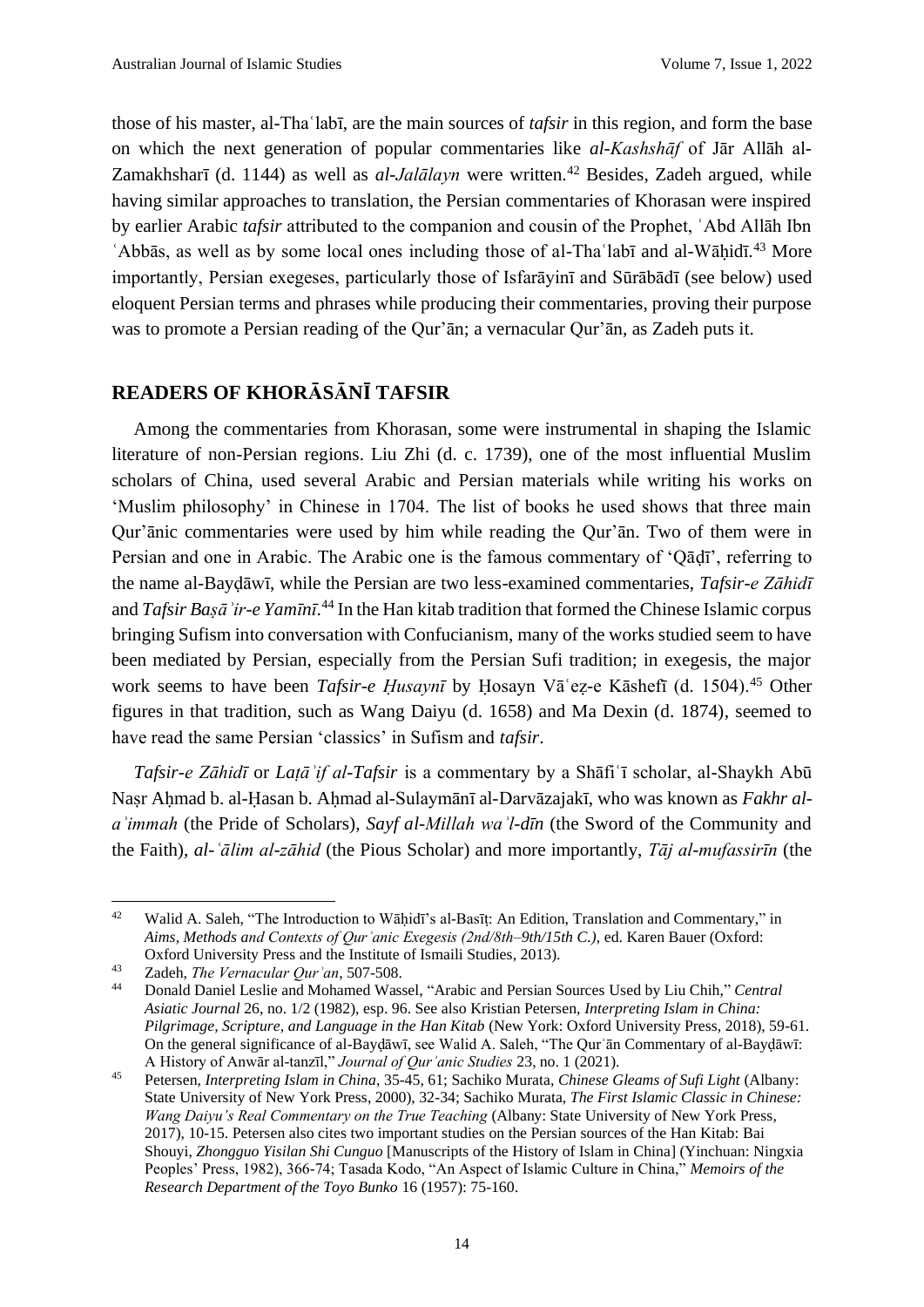Crown of Qur'ān Exegetes). According to an early manuscript copy kept in the Parliamentary Library of Iran (Ms. 8487/1387), this work was copied in Bukhara on 8 November 1125.

It is said he began writing it in 1115 and completed it in 1125. This commentary attempted to apply Persian terms and phrases, as many as possible, while translating and interpreting the Qur'ān. It is believed this commentary was influenced by the mystical teachings of the Sufi Khwāja ʿAbd Allāh Anṣārī (d. 1088) and some earlier Arabic traditions, which was common in the Khorasan region, including those of Ibn ʿAbbās. Interestingly, he is also critical of the Muʿtazilah as well as Karrāmiyyah, two other sects with their own exegetical tradition particularly on the western side of Bukhara, in Nishapur, to the extent they are seriously humiliated and cursed by al-Darvāzajakī – perhaps a reason for *Tafsir-e Zāhidī*'s marginalisation in the next generation of exegetical works.<sup>46</sup>

بالذاسة بدخةوان دھاقاً بران شراب پاکا.

**Figure 2: fl. 6, Ms. GMS 167.** *Tafsir-e Ḥusaynī* **or** *Mawāhib‐e ʿAliyyah***, Auckland Libraries, New Zealand. This page also shows Kāshefī's reference to** *Tafsir-e Zāhidī* **47**

<sup>46</sup> Moḥsen Muʿīn, "Darvāzajakī, Aḥmad b. Ḥasan," in *Islamic World Encyclopedia* 17 (Tehran: Dāʾerat almaʿāref-e bozorg-e eslāmī, 2014). In its embrace of traditionalist theology, it perhaps prefigures the *tafsir* of Maybudī that also claimed to be from the spiritual teachings and legacy of Anṣārī. See Annabel Keeler, *Sufi Hermeneutics: The Qurʾan Commentary of Rashīd al-Dīn Maybudī* (Oxford: Oxford University Press, 2006). On Muʿtazilī *tafsir*, see Suleiman Mourad, "The Muʿtazila and their *Tafsīr* Tradition," in *Tafsīr: Interpreting the Qurʾan*, vol. 3, ed. Mustafa Shah (London: Routledge, 2013); Alena Kulinich, "Beyond Theology: Muʿtazilite Scholars and their Authority in Rummānī's *Tafsīr*," *Bulletin of the School of Oriental and African Studies* 78 (2015).

<sup>&</sup>lt;sup>47</sup> This manuscript copy is perhaps the one where Jalal Matini could only find its first part while publishing the Persian edition of *Tafsīr-e Ḥusaynī*.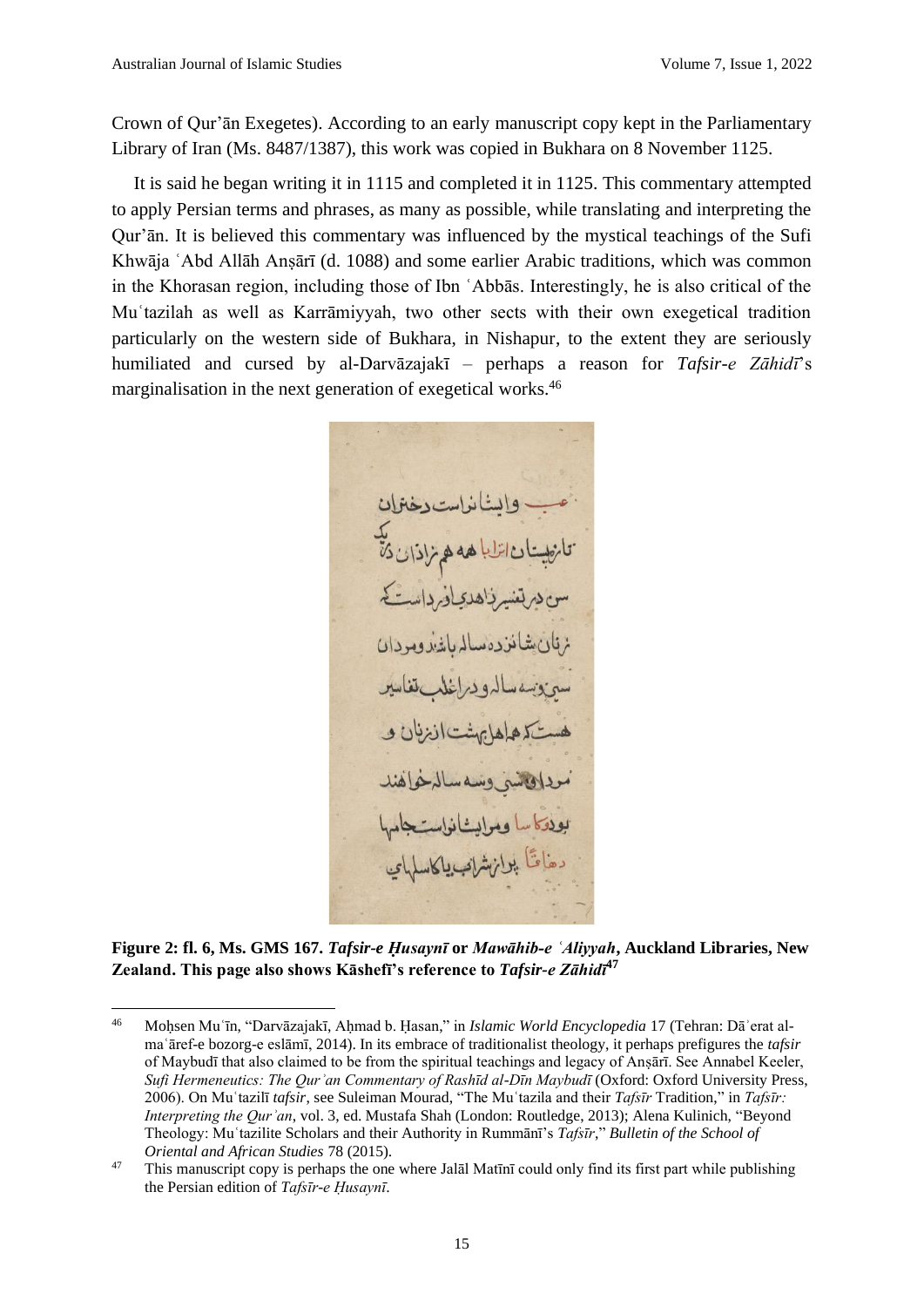The other Persian exegesis shaping Chinese Muslim philosophical works in the Han Kitab was *Tafsir-e Baṣāʾir-e Yamīnī* or according to Ḥājj Khalīfah, *al-Baṣāʾir fīʾl-Tafsir* produced in c. 1182*.* <sup>48</sup> This is a classical Persian commentary on the Qur'ān by Muʿīn al-Dīn Muḥammad b. Mahmūd b. Abī l-Hasan al-Nisābūrī (contemporary of Bahram-Shah of Ghazna [d. 1157]) which was well-known among non-Persians. Given its period, orthography and exegetical features, this *tafsir* has particular significance in terms of exegesis and literature. Every chapter begins with a well-developed introduction addressing the biography and occasion of the revelation (*sabab al-nuzūl*) of the *sūra* (e.g. fl. 136, on Q 12), which is, of course, a method constructed by formal exegetes. This *tafsir* is also among the pioneering exegetical works that drew upon narratives and *hikāyat* from Islamic and literary sources, influenced by scriptural traditions, in order to interpret a verse.<sup>49</sup> Interestingly, as stated also by Leslie and Wassel, the number of such Islamic materials and commentaries could be more in the "West,"<sup>50</sup> especially on the western side of China where the core lands of Islam were located. This makes sense, too, as another copy of *Tafsir Baṣāʾir-e Yamīnī* (Ms. Supplèment Persan 57 in Bibliothèque nationale de France), gives more information about its circulation among Arabs, particularly where he discusses the story of Prophets. For instance, to interpret Q12: 22 "And when he reached maturity, We gave him wisdom and knowledge. This is how We reward the gooddoers," it (fl. 140) says:

When Joseph (pbuh) was forty years old, We granted him whatever We had already promised him; thus We granted him prophecy and sovereignty by which he could rule and issue decrees. And We enlightened his consciousness and perception through which he could speak with certainty …

This part as well as the next verse, Q12:23, include long Arabic marginal and supercommentaries – showing native hands – as well as a few Turkish interlinear translations. Moreover, our opinion about them being kept by Arabs is based on the name of the Arab scholar, Aḥmad b. Abī al-Barakāt (including his handwriting in Arabic) as well as Ibrāhīm Afandī (fl. 1), apparently an Ottoman in Egypt. Apart from these two commentaries, whose reputation reached non-Persian Islamic circles, there are a few more works whose scribes or place of inscription would suggest how important they were in Islamic intellectual history during a specific period of time. The manuscript *Persan 12* in the Bibliothèque nationale de France is one of them. The first folio includes two Arabic phrases, clearly written by a foreign hand, as *Tafsir al-Qurʾān Fārisiyyah* (A Persian Qur'ān Commentary). It also includes an introductory phrase:

This Qur'ānic commentary, one of the works produced by the great Imam known for his virtue among the people, named as Muḥammad al-Isfarāyinī among scholars, great thinkers and noble.

<sup>48</sup> See Qāḍī Muʿīn al-Dīn Muḥammad b. Maḥmūd al-Nisābūrī, *Tafsīr Baṣāʾir-e Yamīnī*, ed. ʿAlī Ravāqī (Tehran: Mīrās-e Maktūb, 2019).

<sup>49</sup> This is narrative or haggadic exegesis seeking to establish and explain the context for revelation (*Sitz im Leben*) in the theory of John Wansbrough – see his *Qurʾanic Studies: Sources and Methods for Scriptural Interpretation* (London: Oxford University Press, 1977), 122-48.

<sup>50</sup> Leslie and Wassel, "Arabic and Persian Sources," 104.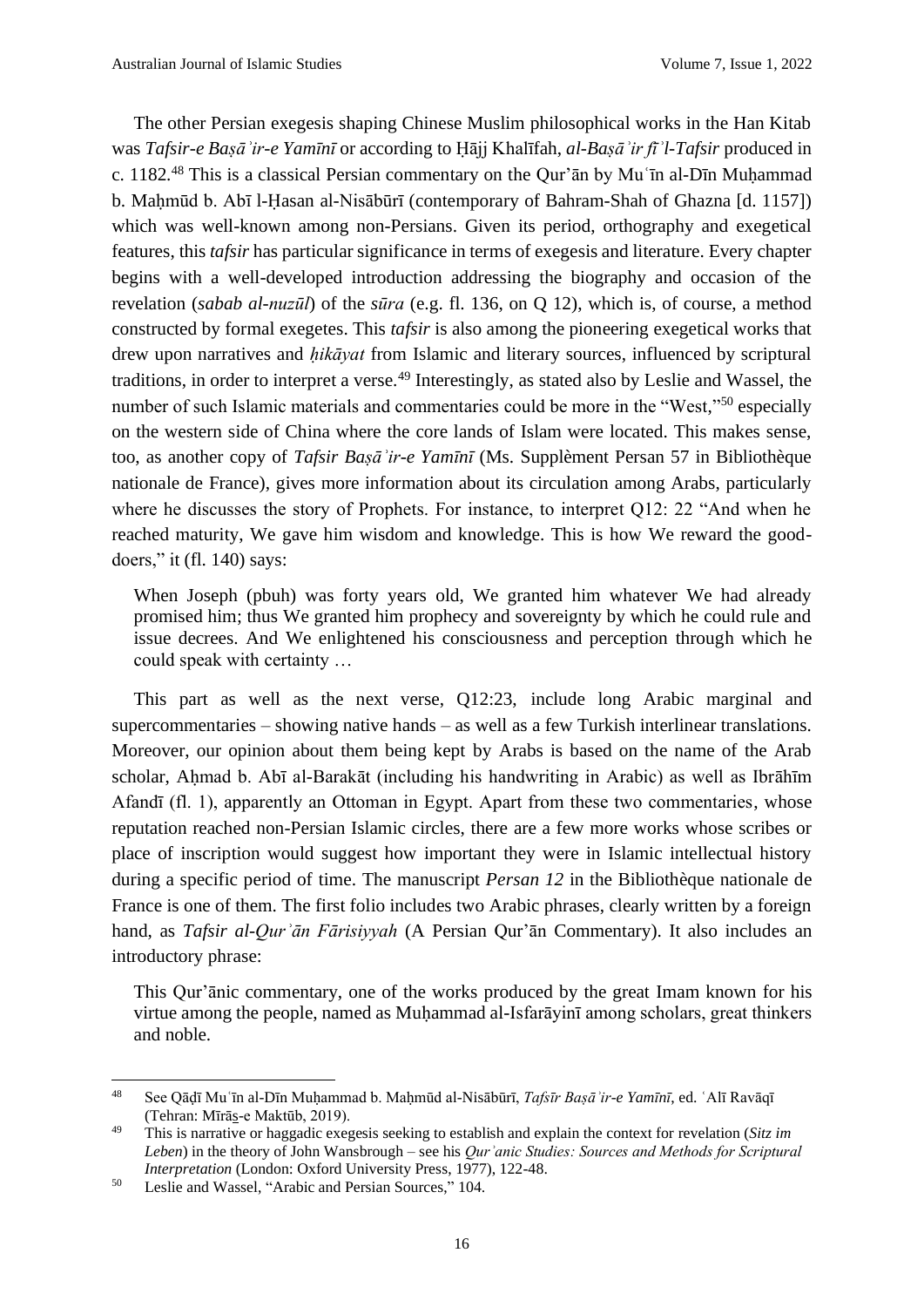This refers to the famous Qur'ānic translation and commentary known as *Tāj al-Tarājim fī Tafsīr al-Qurʾān liʾl-Aʿājim* [The Crown of Translations, Exegesis of the Qurʾān for non-Arabs] by the Shafiʿī scholar Abū al-Muẓaffar Shāhfūr b. Tāḥir b. Muḥammad al-Isfarāyinī, also known as Shāhfūr from the  $11<sup>th</sup>$  century. As mentioned in his preface, his work was an attempt to restructure former Persian translations of the Qurʾān, those which were not fully compatible with the Arabic Qur'ān.<sup>51</sup> This commentary includes a comprehensive introduction divided into four chapters, as the virtues of the Qur'ān, on doctrine of *Ahl-e sunnat vaʾljamāʿat*, regarding the principles of religious piety, the meaning of God's attributions and the translation of traditional reports about the virtues of the Qur'ān. 52

The *Persan 12*'s title page with Arabic notes clearly demonstrates it was in the possession of Mawlānā Jalāl b. Ḥājj Maḥmūd b. Ṣafā, also kept in the family with later research endowment [highly likely] in Mecca (ff. 21, 103, 118) dated *yawm al-Tarwiyyah* (8<sup>th</sup>) Dhū<sup>'</sup>l-Ḥijja 907/14 June 1502. The name of Muḥammad Çelebī, Shujāʿ b. Muḥammad, Nabī b. Hasan, etc., can also be seen (fl. 1). The sixth volume of this copy ends with additional information, suggesting its circulation among larger circles where Persians and Arabs were interacting and reading this manuscript, including someone known as Abī Ḥāmid ʿAbd al-Malik bin 'Abd Allah. Traces of the name of 'Abd al-Malik Abī Hāmid from the late 7<sup>th</sup> and early 8<sup>th</sup> AH/13<sup>th</sup> and 14<sup>th</sup> CE centuries are found in the list of Haleb's thinkers.<sup>53</sup> Also, on fl. 13, is an unclear note mentioning the name of Muḥammad b. Ḥāji ʿAwaḍ b. ʿAlī with the date of mid 15 Safar 898/6 December 1492 and further illegible Arabic phrases can be seen. Ibn ʿAwaḍ was Zaydī from Yemen with strong connections to Medina and Mecca, which in that period was ruled by *ashrāf* who were Zaydī.<sup>54</sup> *Persan 12* is interestingly written in the classical format of modern Persian, the one which was originally written during the  $12<sup>th</sup>$  and  $13<sup>th</sup>$ centuries. It may allow us to think this copy was written during a period when classical orthography and spelling was still part of the Persian language. Our perception about the popularity of this Persian source among Arabs is also supported by another copy preserved in the Bodleian Library of Oxford University. A two-volume set of this *tafsir* (MS. Marsh 168 and 169) was copied in Baghdad by Ḥabīb Allāh Jamāl al-Dīn Iṣfahānī in Muharram 948/May 1541.<sup>55</sup> This copy also includes marginal notes in Arabic by different hands, which may again point to the local readers of Persian *tafsir*. These copies of al-Isfarāyinī's *tafsir* were circulating in Arabophone regions in the mid-15<sup>th</sup> century, when Arabs were in close association with Mamluk Cairo; they had control over the main cities of Mecca and Medina and had ties with

<sup>51</sup> Abū al-Muẓaffar Shāhfūr b. Tāḥir b. Muḥammad al-Isfarāyinī, *Tāj al-Tarājim fī Tafsīr al-Qurʾān liʾl-Aʿājim*, ed. Najīb Māyel Haravī and ʿAlī Akbar Elāhī Khorāsānī (Tehran: Enteshārāt-e ʿilmī o farhangī, 2006), vol. 1, 5-6, although the editors did not consider the manuscript of Paris as they assumed it should not be Isfarāyinī's work.

<sup>52</sup> al-Isfarāyinī, *Tāj al-Tarājim*, 6.

<sup>53</sup> *Tarajmproject*, "Tarajim," accessed March 1, 2022, https://tarajm.com/people/64723.

<sup>54</sup> *Fihris al-Shāmil liʾl-Turāth al-ʿArabī al-Islāmī al-Makhṭūṭ, ʿulūm al-Qurʾān, al-Maṣāḥif al-makhṭūṭah wamakhṭūṭāt rasm al-Maṣāḥif* (Amman: al-Majmaʿ al-Malikī li-buḥūth al-Haḍārah al-Islāmiyyah, Muʾassasat Āl al-Bayt, 1989), vol. 2, 1063. On Zaydīs in Medina and Mecca and their authority, see Richard Mortel, "Zaydi Shiism and the Hasanid Sharifs of Mecca," *International Journal of Middle East Studies* 19 (1987).

<sup>55</sup> Also, see Travis Zadeh, *The Vernacular Qur'ān.*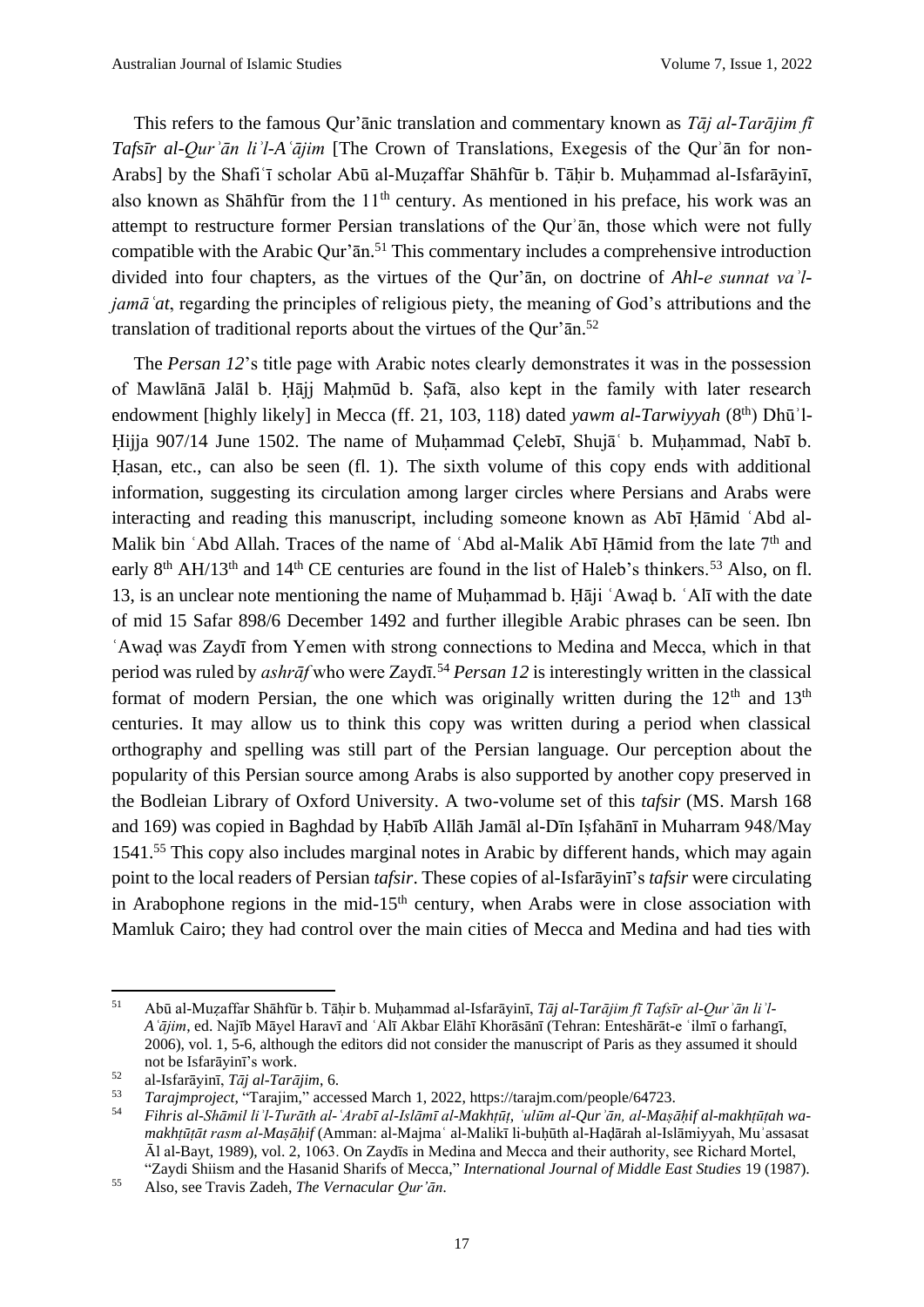Yemenis. Subsequently, the Ottomans obtained geopolitical power and ruled Syria and Egypt (1517–1635) and developed their penetration into Mecca and Medina.

We have already read about the interaction between Persians and Cairenes during the reign of Mamlūk Sultan al-Nāṣir Muḥammad b. Qalāwūn (d. 1341), and Persians were possibly the main actors and promoters of their local Islamic learning, in Arab spheres, from the prolific school of the Khorasan in the 16<sup>th</sup> century. On the other hand, the Bodleian MSS Marsh 168−169 were produced in Baghdad in 1541. The first Safavid Shah Ismāʿīl's I (r. 1501–1524) captured Baghdad in 1508, persecuted Sunnis, destroying their so-called *heretical* symbols and tombs, and patronised the tombs of Shi<sup>o</sup>i imams around the city of Baghdad.<sup>56</sup> Later on, the Ottomans under the rule of Shah Suleyman I (r. 1520-1566) took control of Baghdad in 1534 and began to revive Sunni cultural hegemony, while providing some level of tolerance for the Shiʿa as well as some non-Muslim communities of Baghdad to hold their own beliefs and practices – to some degree.<sup>57</sup> This may provide better understanding why the Persian thinker Jamāl al-Dīn Iṣfahānī copied the *tafsir Tāj al-Tarājim* in Baghdad.<sup>58</sup> It was done during the restoration of Sunnism in Baghdad, and when the Safavid Persian Shiʿa had not considered former Persian (-Sunni) classics seriously. Another conjecture for its reception in the Arabian zone is that it addresses global issues of Islamic sciences, viz., highlighting the *faḍā*ʾ*il* or virtues and qualities of the Qur'an and describing theological themes of Sunni and Ash arī materials.<sup>59</sup>

Syria was another major Arabophone land welcoming Persianate Islamic culture. It is very close to the north-western cities of Iran (e.g. Tabriz), from where Islamic teachings mixed with Persian arts and literature were flourishing.<sup>60</sup> This influence of Persian elements is seen until the early 20<sup>th</sup> century. The Egyptian physician and commentator of the Qur'an, Muḥammad b. Ahmad al-Iskandarānī (d. c. 1888), left Cairo for the Levant. He lived for a long time in Aleppo where he was also buried. Having completed his second and third commentaries on the Qur'ān, he received supportive letters and then autographs confirming the importance of his exegetical perspectives presented by means of empirical scientific accounts. The striking point is that several autographs are scribed in the Persian *nastaʿlīq* calligraphic style. Among them, there are Muḥammad al-Munshī al-ʿUthmānī, Muḥammad b. Muṣṭafā Ṭanṭawī (1825 or 1826–1889) and Bakrī b. Ḥāmid ʿAṭṭār (1835 or 1836−1903) who used this pen. Although this influence began from the "Persian period (586–332 BCE) in the southern Levant,"<sup>61</sup> it continued its path after the Islamisation of the region and formative period of Islam through the north and north-

<sup>56</sup> Hans Roemer, "The Safavid Period," in *The Cambridge History of Iran vol 6: The Timurid and Safavid Periods*, ed. Peter Jackson and Laurence Lockhart (Cambridge: Cambridge University Press, 1986), 216.

<sup>57</sup> See Stefan Winter, *The Shiites of Lebanon under Ottoman Rule* (Cambridge: Cambridge University Press, 2010), 7-30.

<sup>58</sup> Gábor Ágoston and Bruce Masters (Eds.), "Baghdad," in *Encyclopedia of the Ottoman Empire* (New York: Facts on File, 2008), 71-72.

<sup>59</sup> His introductory parts include theological sections covering "regarding the Sunni religious beliefs," "God's attributions" and "translation of reports addressing the virtues of the Qurʾan." See al-Isfarāyinī, *Tāj al-Tarājim*, vol. 1, 7-37.

 $60$  On the significance of Tabriz as a centre of learning in the Timurid period, see Judith Pfeiffer (Ed.), *Politics, Patronage, and the Transmission of Knowledge in 13th-15th Century Tabriz (Leiden: Brill, 2014).* 

<sup>61</sup> Samuel R. Wolff, "Mortuary Practices in the Persian Period of the Levant," *Near Eastern Archaeology* 65, no. 2 (2002).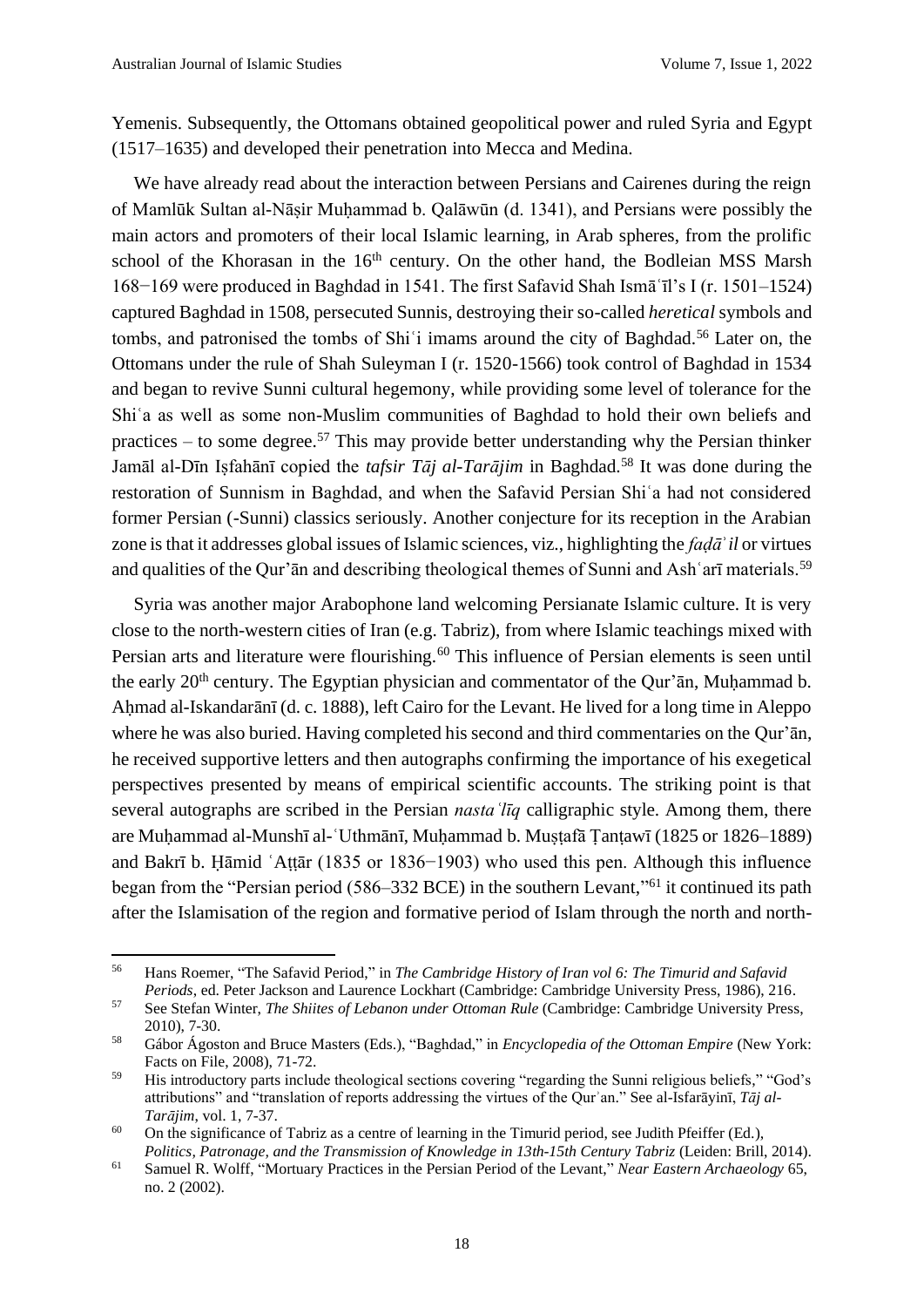west regions of Syria, when they had closer contact with the Ottomans. However, Syria became part of the Ottoman empire at the turn of the  $16<sup>th</sup>$  century, and this is despite the earlier generation of Persians from Bukhara and from Tartus visited each other. In the case of Levantines, we may name Muhammad b. ʿĪsā Yazīd from Tartus, Syria or Abū ʿAbd from Jerusalem who came to Nishapur in the  $10<sup>th</sup>$  century.<sup>62</sup>

To gauge the influence of Persian commentaries in the Levant, we rely on a manuscript copy that is the work of Abū Bakr ʿAtīq b. Muhammad Haravī Nīsabūrī (d. c. 1100), also known as Sūrābādī or Sūrābānī and Sūrāyānī. He was attached to the Karrāmiyyah pietistic movement and lived in the  $11<sup>th</sup>$  century in the Khorasan region of the Persianate world.<sup>63</sup> There are ambiguities about his origin and the former period of his life, but, according to historical accounts like the one by Ḥamdallāh Mustawfī Qazvīnī, he lived during the reign of Alp Arslan, Sultan of the Seljuk Empire (r. 1063–1072) who extended his ruling territory as far as Armenia and Anatolia, as well as in the reign of Malik-Shah I (r.  $1072-1092$ ).<sup>64</sup> The common scholarly view is that his *tafsir* was divided into seven volumes, which according to Mojtabā Mīnovī, could have been completed c. 1077–1087.<sup>65</sup> There are also ambiguities about the title of the work: whether it should be known as *Tafsīr al-Tafāsīr* (the Conclusive Commentary of All Commentaries) or *Tafsīr al-Basīṭ* (the Comprehensive/Large Commentary) – the latter pointed out in our copy. A few copies are extant. Among the oldest is MS India Office Islamic 3840, an incomplete copy, too, of volume six that was part of the India Office collection, now in the British Library.<sup>66</sup> It was dated 1129 and its images were reproduced in Iran in 1966 with a short introduction by Mīnovī. This copy was penned by Maḥmūd b. Gergīn … Turkī, using particular orthography including archaic particularities.<sup>67</sup> The exemplary feature of this *tafsir* is that it presents an interesting package of Qur'ānic stories taken from different local and Islamic sources. This is why Mahdavī compiled an extract of the stories of this commentary in 1968. Later, the whole manuscript copy of this *tafsir* was edited by ʿAlī Akbar Saʿīdī Sīrjānī (d. 1994) and was, after some delay, published in 2001. The Ottomans had already shown interest in this *tafsir*, particularly after the 16<sup>th</sup> century. One example would be a copy scribed by 'Abd Allāh al-Qirīmī from Ottoman Anatolia – perhaps, originally from Tatarstan – dated 1557–58. Other copies, which are quite old, include the names of people coming from the Arab world.<sup>68</sup> Travis Zadeh also mentions one of its copies penned in Baghdad in 1141, which, according to him, was probably produced in Karrāmī circles of Baghdad.<sup>69</sup> However, we came across another old copy of this commentary produced in the Levant. The Leiden University Library houses MS 575 (former 1657), which is the second volume of *Tafsīr-e Sūrābādī*, beginning with Chapter

<sup>62</sup> Nīshābūrī, *Taʾrīkh-e Nīshābūr*, 32-33.

<sup>63</sup> Zadeh, *The Vernacular Qur'ān*, 464-562.

<sup>64</sup> Yahya Mahdavī, *Qiṣaṣ-e Qurʾān-e Majīd: bar-gereftah az Abū Bakr ʿAtīq Nayshābūrī mashhūr bih Sūrābādī* [Stories from the Glorious Qurʾān reported by Abū Bakr ʿAtīq Nayshābūrī known as Sūrābādī] (Tehran: Enteshārāt-e Dāneshgāh-e Tehrān, 1968), 14.

<sup>65</sup> *Tafsīr-e Qorʾān-e Karīm* (Tehran: Bonyad-e Farhang-e Īrān, 1965), i.

The British Library holds four codices: volumes one and two and two copies of volume six. See https://www.fihrist.org.uk/catalog/person\_52991598.

<sup>&</sup>lt;sup>67</sup> Thanks to Mohsen Feyzbakhsh for providing us with a scanned copy of this manuscript.

<sup>68</sup> For more see, Mahdavī, *Qiṣaṣ-e Qorʾān-e Majīd*.

<sup>69</sup> Zadeh, *The Vernacular Qur'ān*, 554. This is MS Or. 11311 in the British Library, a copy of volume six.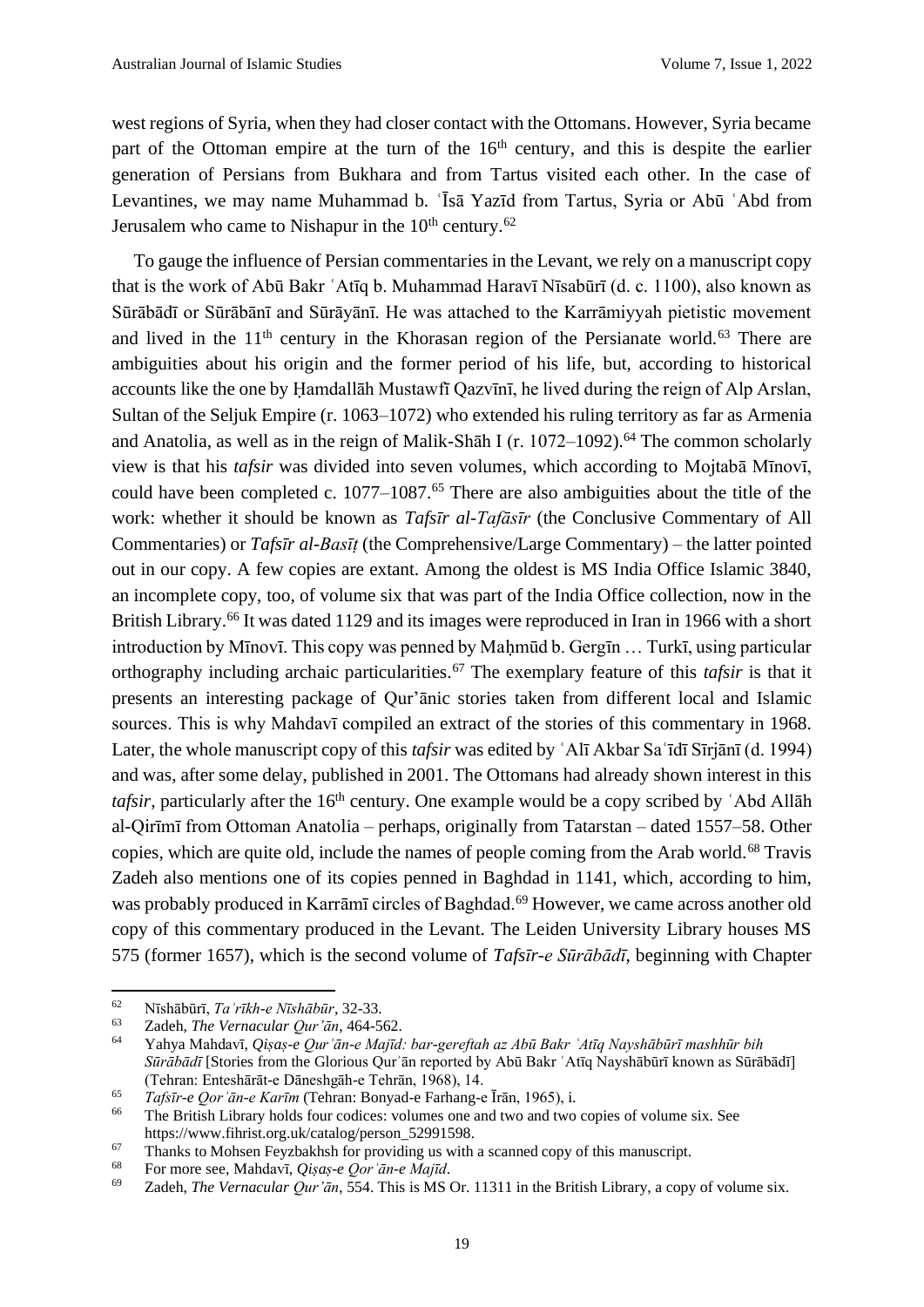7, *Sūrat al-A*ʿ*rāf* and ending with Chapter 18, *Sūrat al-Kahf*. <sup>70</sup> Despite their sterling efforts to edit and introduce this *tafsir* in the Persian-speaking context, the abovementioned Iranian thinkers did not examine paleographical aspects of the manuscripts, let alone that the Leiden copy under discussion was not examined thoroughly by them nor by Travis Zadeh as far as we checked. The first folio says:

The second volume from *Tafsīr al-Basīṭ* that was given by the pious Imam Abū Bakr ʿAtīq bin Muhammad al-Nīsābūrī known as *Sūrābādī*, God's mercy upon him.

This page includes additional notes, added later, telling us that they were in the possession of someone known as Ismāʿīl b. Awaḍ in c. 1401, and later "Jalāl", and we now know that Awaḍ is a family name of Arab communities from Yemen. However, two points that deserve further attention are the colophon and marginal points and glosses. The colophon suggest this work was copied outside the Persianate region and in one of the main Arab-speaking regions, Aleppo in Syria:

Inscribed by the poor servant of God, Hasan the son of Ahmad al-Bukhārī in the city of Aleppo in 769/1367–68.

Being copied by someone known as "al-Bukhārī" clearly explains that classical Persian commentaries used to be copied by Persians coming from Khorasan who used to study and live in Arabophone regions. Arabic marginal notes (fl. 3) and glosses in some places suggest the significance of this *tafsir*, having been read along with other well-known commentaries. For instance, Q18 ends with a short gloss, confirming that *Tafsīr-e Sūrābādī* was read along with *Tafsīr al-Kashshāf* (fl. 303):

'In fact, Jeremiah (pbuh) is Khiḍr and he is a man from the descendants of Aaron the son of ʿImran, as stated by Muḥammad Ibn Isḥāq.' And Wahb b. Munabbih says that 'Jeremiah is actually a prophet, who was sent by God when Bayt al-Maqdis (Jerusalem) was attacked [and sieged] by Nebuchadnezzar.' Based on [*Tafsir*] *al-Kashhāf* and while interpreting/in the interpretation of *Sūrat al-Kahf*.

<sup>&</sup>lt;sup>70</sup> The embossed stamp and other signs suggest it was acquired by Levinus Warner (c. 1618 – 22 June 1665), perhaps in Ottoman Turkey.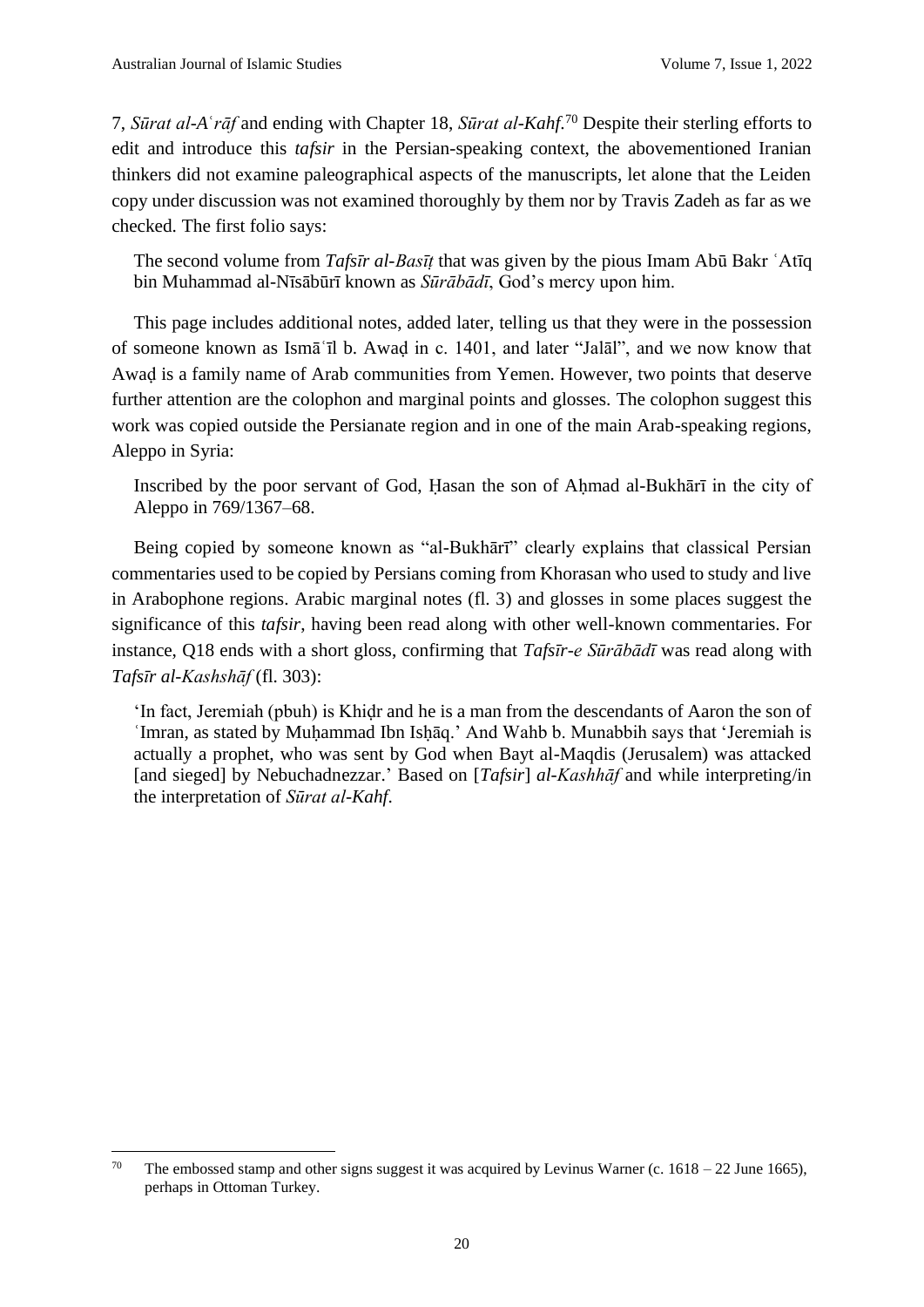

**Figure 3: Fl. 303. MS 575. Leiden University Library, the Netherlands**

Given the colophon and this marginal paragraph are written with a few dots (an archaic form of modern Persian orthography), and the similarity of the handwritings, the author of this supercommentary could be the main scribe (namely, al-Bukhārī), who to some extent followed older orthography<sup>71</sup> while copying the text. This demonstrates the simultaneous reading of Sūrābādī and al-Zamakhsharī in the Levant when Persian was still in its classical format and spelling. Although al-Zamakhsharī's *al-Kashhāf* used to be one of the main works glossed in *tafsir* literature, this source confirms it was used as an exegetical instrument to complement reading a Persian Khorāsānī *tafsir* in the 14<sup>th</sup> century.

Aleppo used to be known as the metropolis of Syria for a long time<sup>72</sup> and "enjoyed of large" share of the Indian and Persian commerce" prior to the  $15<sup>th</sup>$  century.<sup>73</sup> From the  $13<sup>th</sup>$  until the early 16<sup>th</sup> century it was under in/direct control of Mamluk, who attempted to (re)construct monuments like the Great Mosque, and centres of health and science in the Levant.<sup>74</sup> We may mention the establishment of the Bimaristan al-Arghuni in 1354. As such, we may say that Mamluks, having connections with Caucasus and the Persianate world, were instrumental in

<sup>71</sup> For example, *dhāl* instead of *dāl*.

<sup>72</sup> Alex Russell, *The Natural History of Aleppo Containing a Description of the City, and the Principal Natural Productions in Its Neighbourhood. Together with an Account of the Climate, Inhabitants, and Diseases; Particularly of the Plague*, 2nd ed. (London: G. G. and J. Robinson, 1794), vol. 1, 1.

 $^{73}$  Ibid., 349.

<sup>74</sup> Giulia Annalinda Neglia, *The Cultural Meaning of Aleppo: A Landscape Recovery for the Ancient City* (Bristol: Intellect Books, 2020).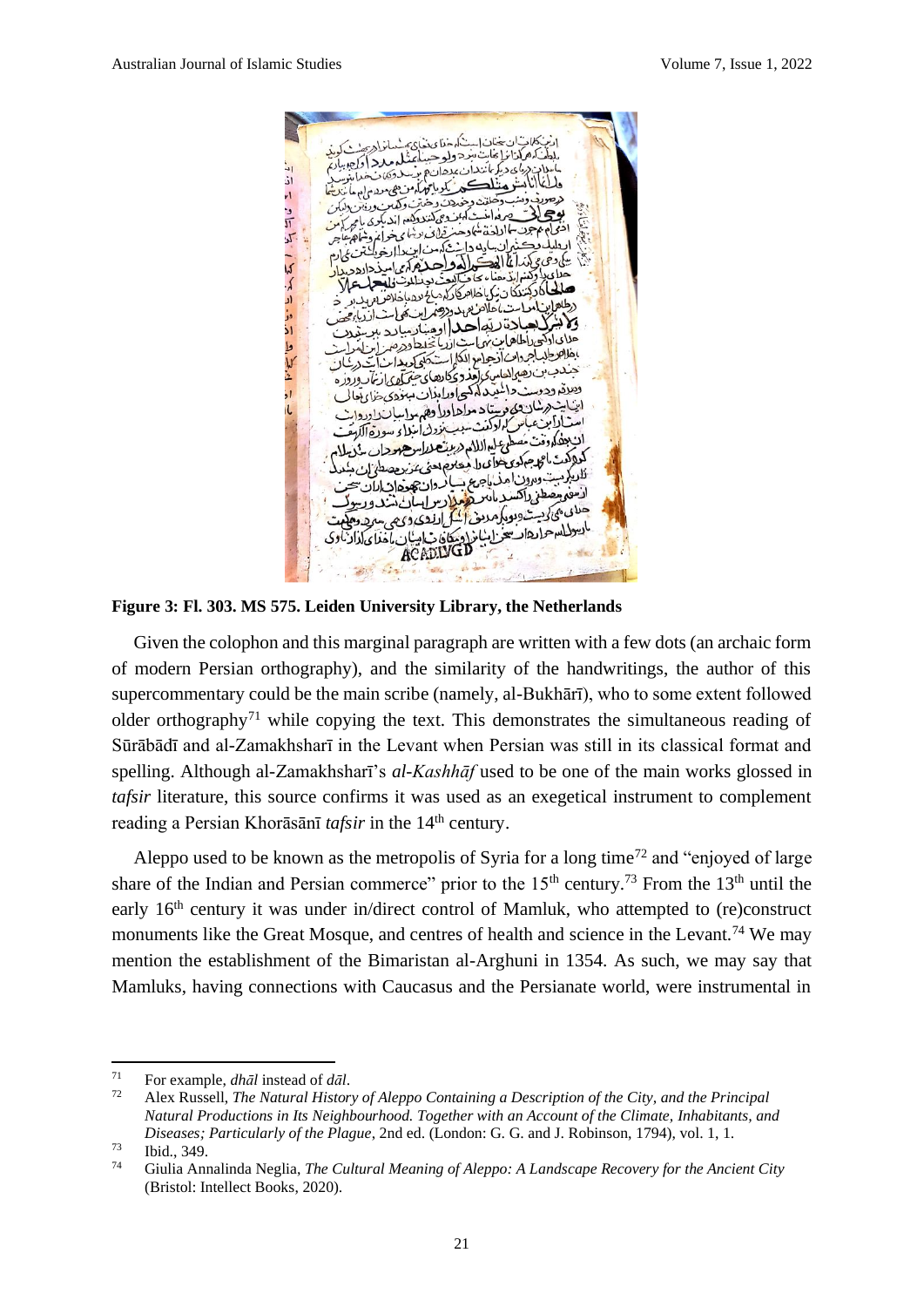promoting Persian materials across their territories, among which the Qur'ānic commentaries of Khorasan have a particular status.

#### **CONCLUSION**

The political context and political theology of different Islamic polities and their processes of facilitating intellectual networks and patronage for knowledge production influences the ways in which disciplines have developed. The question raised here is the influence of linguistic traditions within the development of the classical Qur'ānic exegetical tradition between and across Persian and Arabic. What we need to consider further is not just the way in which multilingualism and polyglot learning and forms of literary and intellectual cosmopolitanism worked within the Islamic republic of letters in the classical and early modern period, but a far more comprehensive understanding of Persianate Islamic intellectual cultures in the East and West and their impact beyond the rational and ethical sciences (as is often emphasised in the study of the 'Persianate') in the scriptural sciences. Thus, the next immediate step will be a more comprehensive and diachronic study of Persianate *tafsir* from its origins to the modern period, a fuller intellectual history perhaps of the school of Khorasan? Along the way, we can further revisit the processes of translation and transmission, cosmopolitanism, epistemological pluralism, as well as a fuller and more nuanced understanding of Islamic learned traditions beyond the binaries of Arabic and non-Arabic, normative and heterodox, and rational and scriptural.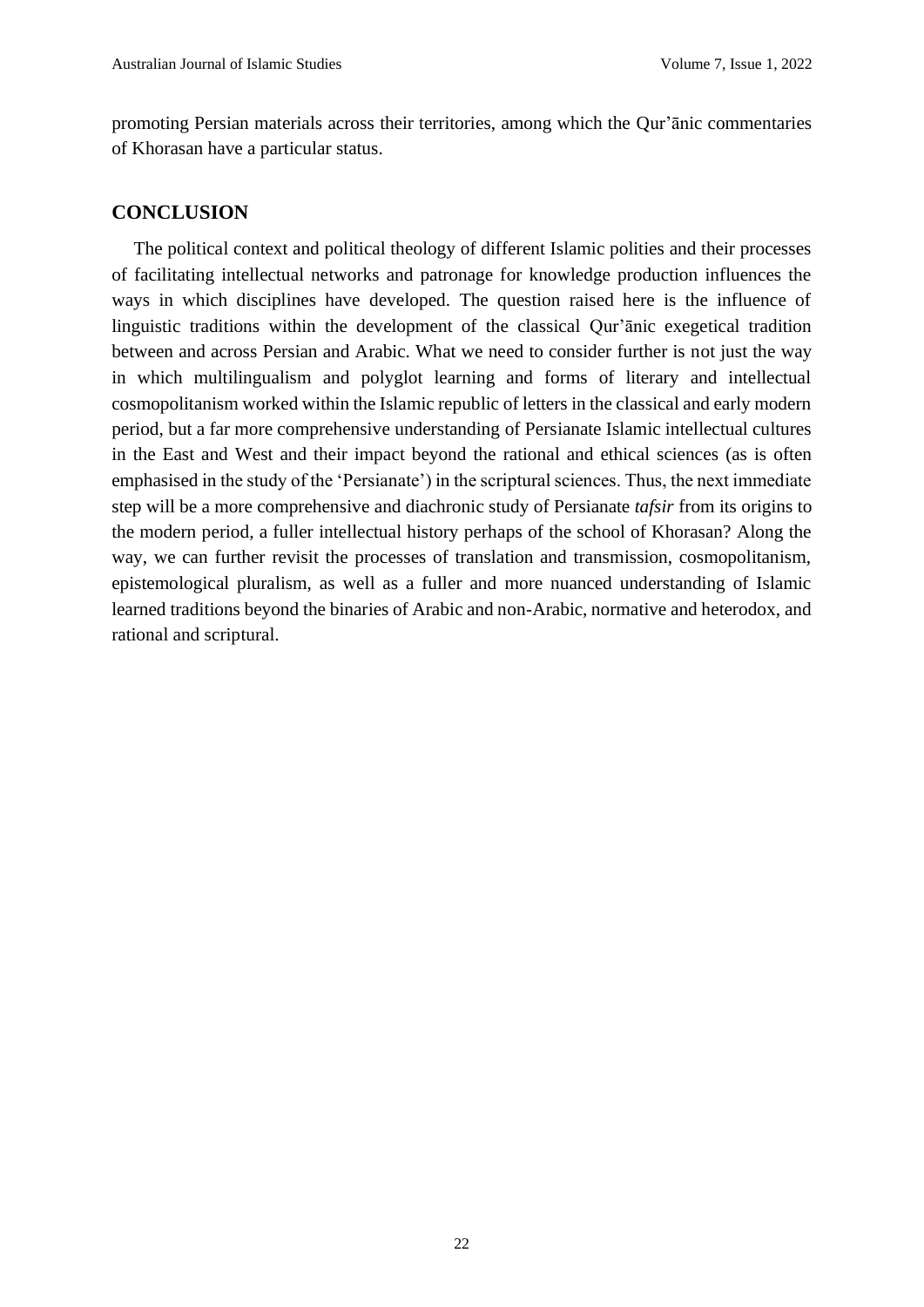#### **BIBLIOGRAPHY**

- Ágoston, Gábor, and Bruce Masters (Eds). "Baghdad." In *Encyclopedia of the Ottoman Empire*. New York: Facts on File, 2008.
- Ahmed, Shahab. *What is Islam? The Importance of Being Islamic*. Princeton: Princeton University Press, 2015.
- Al Ghouz, Abdelkader. *Brokers of Islamic Philosophy in Mamlūk Egypt Shams ad-Dīn Mahmūd b. `Abd ar-Rahmān al-Isfahānī (d. 1348) as a Case Study in the Transmission of Philosophical Knowledge through Commentary Writing*. ASK Working Paper 24. Bonn: Annemarie Schimmel Kolleg, 2015.
- Alshaar, Nuha (Ed). *The Qur'ān and Adab: The Shaping of Literary Traditions in Classical Islam*. Oxford: Oxford University Press and the Institute of Ismaili Studies, 2017.
- Amanat, Abbas, and Assef Ashraf (Eds). *The Persianate World: Rethinking a Shared Space*. Leiden: Brill, 2019.
- Bauer, Karen (Ed.). *Aims, Methods, and Contexts of Qur'ānic Exegesis: 2nd/8th–9 th/15th C.*  Oxford: Oxford University Press and the Institute of Ismaili Studies, 2013.
- Behrens-Abouseif, Doris. *Practising Diplomacy in the Mamluk Sultanate Gifts and Material Culture in the Medieval Islamic World*. London: Bloomsbury Publishing, 2014.
- Bevilacqua, Alexander. *The Republic of Arabic Letters: Islam and European Enlightenment*. Cambridge, MA: The Belknap Press of Harvard University Press, 2018.
- Browne, Edward G. "Description of an Old Persian Commentary on the Ḳurʾán." *Journal of the Royal Asiatic Society* 26, no. 3 (1894): 417-524.
- Brunner, Rainer. *Islamic Ecumenism in the 20th Century*. Leiden: Brill, 2004.
- Bulliet, Richard W. "The Political-religious History of Nishapur in the Eleventh Century." *Islamic Civilisation 950-1150* (1973): 71-91.
- Chiabotti, Francesco, Eve Feuillebois-Pierunek, Catherine Mayeur-Jaoue and Luca Patrizi (Eds.). *Ethics and Spirituality in Islam*. Leiden: Brill, 2017.
- Dabashi, Hamid. *The World of Persian Literary Humanism*. Cambridge, MA: Harvard University Press, 2012.
- Al-Dāghistānī, ʿAlī Afandī Ḥilmī, *Fihrist al-Kutub al-Fārisiyyah waʾl-Jāwiyyah al-Maḥfūẓah biʾl-Kutub-khānah al-Khidīwiyyah al-Miṣriyyah* [Handlist of the Persian and Jawi Books kept in the Khedival Library in Cairo]. Cairo: Maṭbaʿat al-ʿUthmāniyyah bi-Miṣr, 1888).
- Daneshgar, Majid. "A very old Malay Islamic Manuscript: Carbon Dating and Further Analysis of a Persian-Malay Anthology." *Indonesia and the Malay World* (2021): 1-12.
- Daneshgar, Majid. "I Want to Become an Orientalist Not a Colonizer or a 'De-Colonizer.'" *Method & Theory in the Study of Religion* 33, no. 2 (2020): 173-185.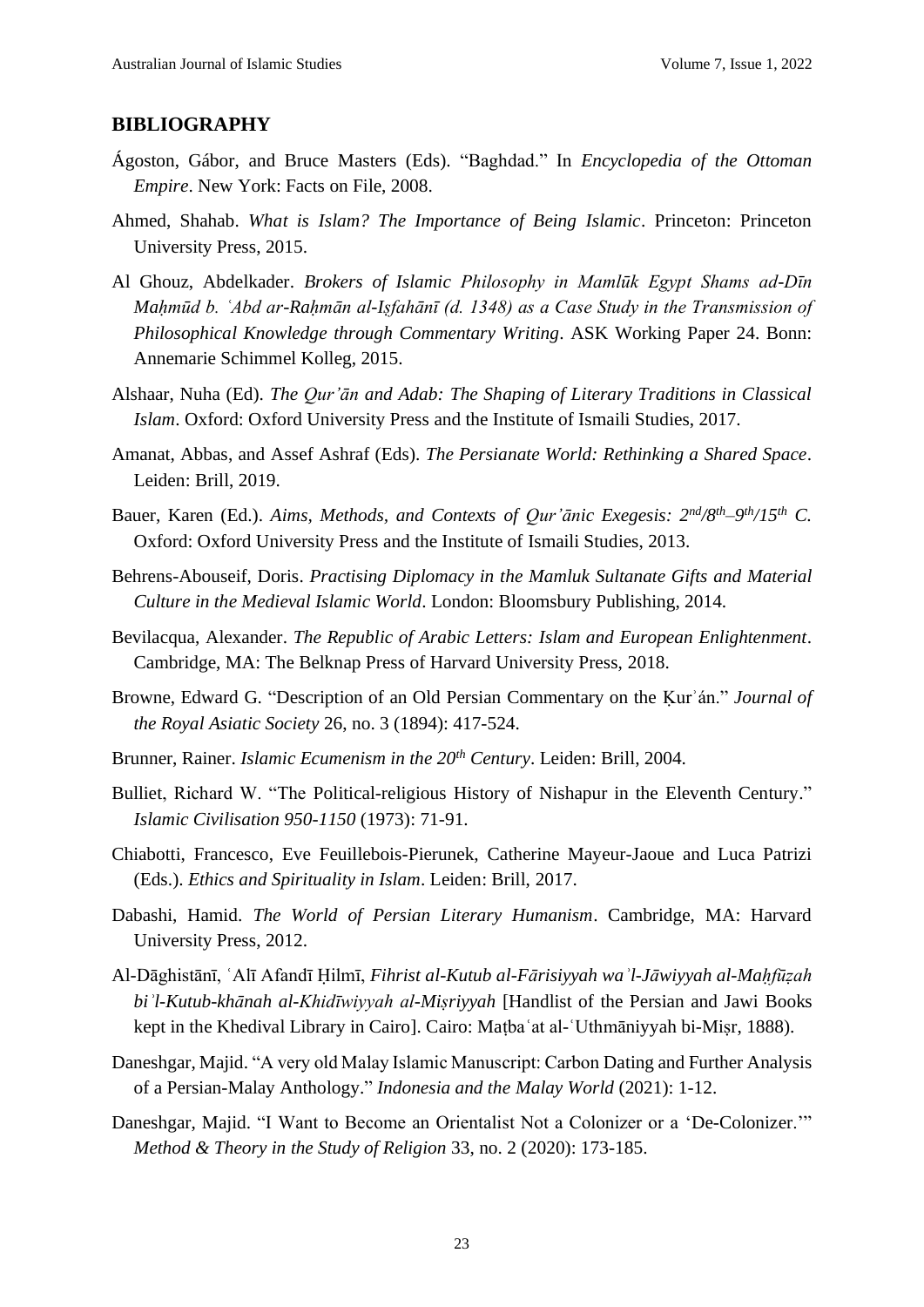- Daneshgar, Majid. "Persianate Aspects of the Malay-Indonesian World: Some Rare Manuscripts in the Leiden University Library." *Dabir* 8 (2021): 51-78.
- Daneshgar, Majid. *Studying the Qur'an in the Muslim Academy*. New York: Oxford University Press, 2020.
- *Fahras al-Shāmil liʾl-Turāth al-ʿArabī al-Islāmī al-Makhṭūṭ, ʿulūm al-Qurʾān, al-Maṣāḥif almakhṭūṭah wa-makhṭūṭāt rasm al-Maṣāḥif* [Comprehensive Catalogues of the Arabic Islamic Manuscript Tradition: Qurʾānic Sciences and Qurʾān Codices], vol. 2. Amman: al-Majmaʿ al-Malikī li-buḥūth al-Haḍārah al-Islāmiyyah, Muʾassasat Āl al-Bayt, 1989.
- Flood, Finbarr Barry. *Objects of Translation: Material Culture and Medieval Hindu-Muslim Encounter*. Princeton: Princeton University Press, 2009.
- Formichi, Chiara. "Introduction." In *The Routledge Handbook on Islam in Asia*, edited by Chiara Formichi, 1-13. London: Routledge, 2022.
- Frye, Richard N. *The Golden Age of Persia* (London: Weidenfeld and Nicholson, 1975).
- Görke, Andreas, and Johanna Pink (Eds.). *Tafsir and Islamic Intellectual History: Exploring the Boundaries of a Genre*. Oxford: Oxford University Press and the Institute of Ismaili Studies, 2014.
- Green, Nile (Ed.). *The Persianate World*. Berkeley: University of California Press, 2019.
- Gunasti, Susan. *The Qur'ān between the Ottoman Empire and the Turkish Republic: An Exegetical Tradition*. London: Routledge, 2019.
- Gutas, Dimitri. *Greek Thought, Arabic Culture: The Graeco-Arabic Translation Movement in Baghdad and Early ʿAbbasid Society*. London: Routledge, 1998.
- Hodgson, Marshall G. S. *The Venture of Islam: Conscience and History in a World Civilization*, vol. 2. Chicago: University of Chicago Press, 1974.
- Ingenito, Domenico. *Beholding Beauty: Saʿdī of Shiraz and the Aesthetics of Desire in Medieval Persian Poetry*. Leiden: Brill, 2020.
- Al-Iṣfahānī, Shams al-Dīn. *Tasdīd al-qawāʿid fī sharḥ Tajrīd al-ʿaqāʾid* [Contriving the Principles in Commentary on the Summation of Belief]. Edited by Khālid b. Ḥamad al-ʿAdwānī. Kuwait: Dār al-ḍiyāʾ, 2012.
- Al-Isfarāyinī, Abū al-Muẓaffar Shāhfūr b. Tāḥir b. Muḥammad. *Tāj al-Tarājum fī Tafsir al-Qurʾān liʾl-Aʿājim*, vol. 1. Edited by Najīb Māyel Haravī and ʿAlī Akbar Elāhī Khorāsānī. Tehran: Enteshārāt-e ʿilmī o farhangī, 2006.
- Jasanoff, Maya. *Edge of Empire: Lives, Culture, and Conquest in the East, 1750–1850*. New York: Random House, 2005.
- Kara, Taushif. "Provincializing Mecca? (1924–1969)" *Global Intellectual History* (2021). https://doi.org/10.1080/23801883.2021.1939504.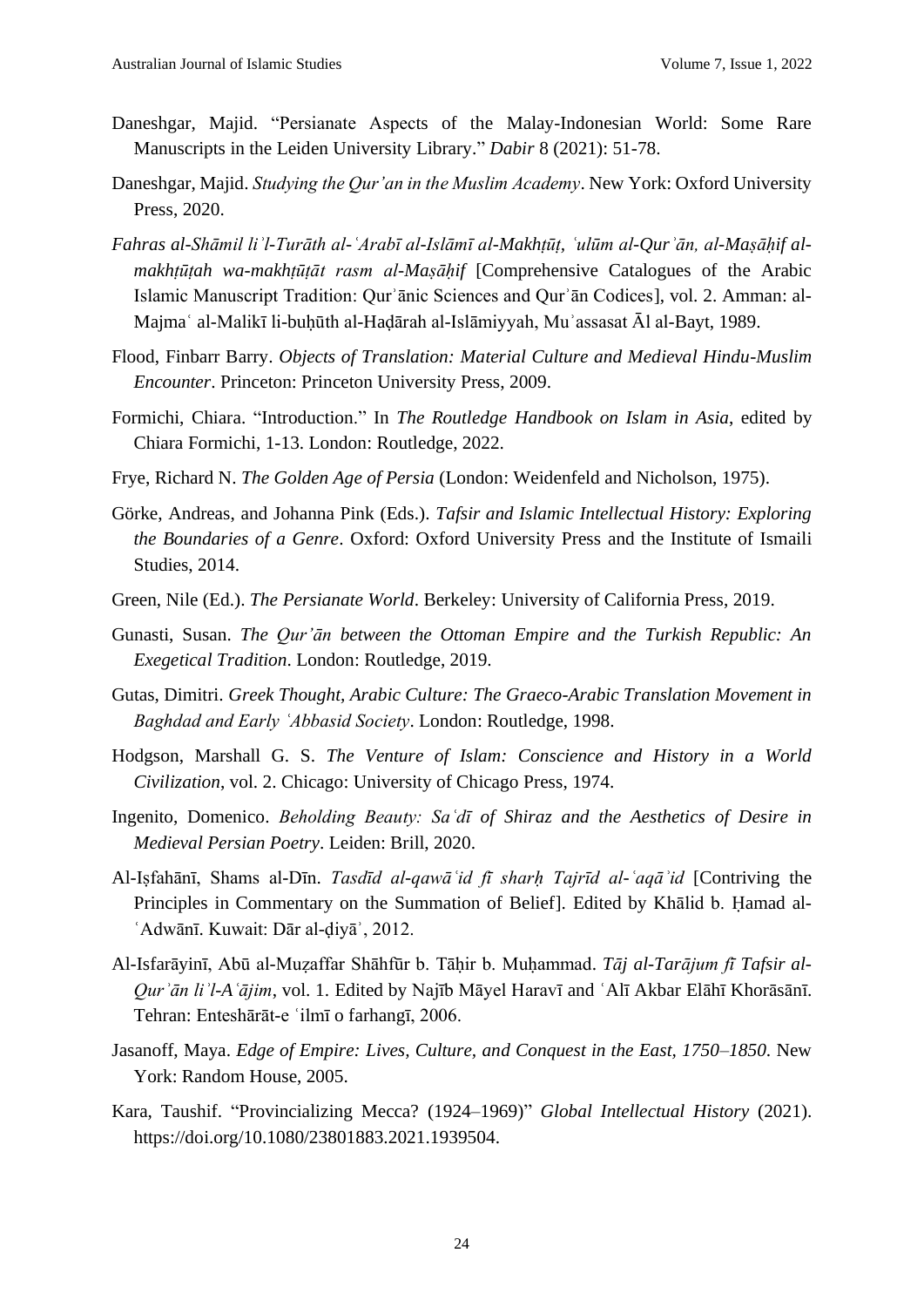- Keeler, Annabel. *Sufi Hermeneutics: The Qur'ān Commentary of Rashīd al-Dīn Maybudī*. Oxford: Oxford University Press, 2006.
- Kia, Mana. *Persianate Selves: Memories of Place and Origin Before Nationalism*. Stanford: Stanford University Press, 2020.
- Kodo, Tasada. "An Aspect of Islamic Culture in China." *Memoirs of the Research Department of the Toyo Bunko* 16 (1957): 75-160.
- Kulinich, Alena. "Beyond Theology: Muʿtazilite Scholars and their Authority in Rummānī's *Tafsir*." *Bulletin of the School of Oriental and African Studies* 78 (2015): 135-148.
- Leslie, Donald Daniel, and Mohamed Wassel. "Arabic and Persian Sources Used by Liu Chih." *Central Asiatic Journal* 26, no. 1/2 (1982): 78-104.
- Lumbard, Joseph. "Decolonizing Qur'ānic Studies." *Religions* 13, no. 2 (2022): 176. https://doi.org/10.3390/rel13020176.
- Mahdavī, Yahyā. *Qiṣaṣ-e Qurʾān-e Majīd: bar-gereftah az Abū Bakr ʿAtīq Nayshābūrī mashhūr bih Sūrābādī* [Stories from the Glorious Qurʾān reported by Abū Bakr ʿAtīq Nayshābūrī known as Sūrābādī]. Tehran: Enteshārāt-e Dāneshgāh-e Tehrān, 1968.
- Matīnī, Jalāl (Ed.). *Tafsir-e Qorʾān-e Majīd*, vol. 1. Tehran: Enteshārāt-e Bonyād-e Farhang-e Irān, 1970.
- Mayeur-Jaouen, Cathérine (Ed). *Adab and Modernity: A Civilising Process?* Leiden: Brill, 2020.
- Mortel, Richard. "Zaydi Shiism and the Hasanid Sharifs of Mecca." *International Journal of Middle East Studies* 19 (1987): 455-72.
- Mourad, Suleiman. "The Muʿtazila and their *Tafsir* Tradition." In *Tafsir: Interpreting the Qur'ān*, vol. 3, edited by Mustafa Shah, 267-280. London: Routledge, 2013.
- Muʿīn, Moḥsen. "Darvāzajakī, Aḥmad b. Ḥasan." In *Islamic World Encyclopedia* 17. Tehran: Dāʾerat al-maʿāref-e bozorg-e eslāmī, 2014.
- Murata, Sachiko. *Chinese Gleams of Sufi Light*. Albany: State University of New York Press, 2000.
- Murata, Sachiko. *The First Islamic Classic in Chinese: Wang Daiyu's Real Commentary on the True Teaching*. Albany: State University of New York Press, 2017.
- Al-Musawi, Muhsin S. *The Medieval Islamic Republic of Letters: Arabic Knowledge Construction*. Notre Dame: University of Notre Dame Press, 2015.
- Nair, Shankar. *Translating Wisdom: Hindu-Muslim Intellectual Interactions in Early Modern South Asia*. Berkeley: University of California Press, 2020.
- Neglia, Giulia Annalinda. *The Cultural Meaning of Aleppo: A Landscape Recovery for the Ancient City*. Bristol: Intellect Books, 2020.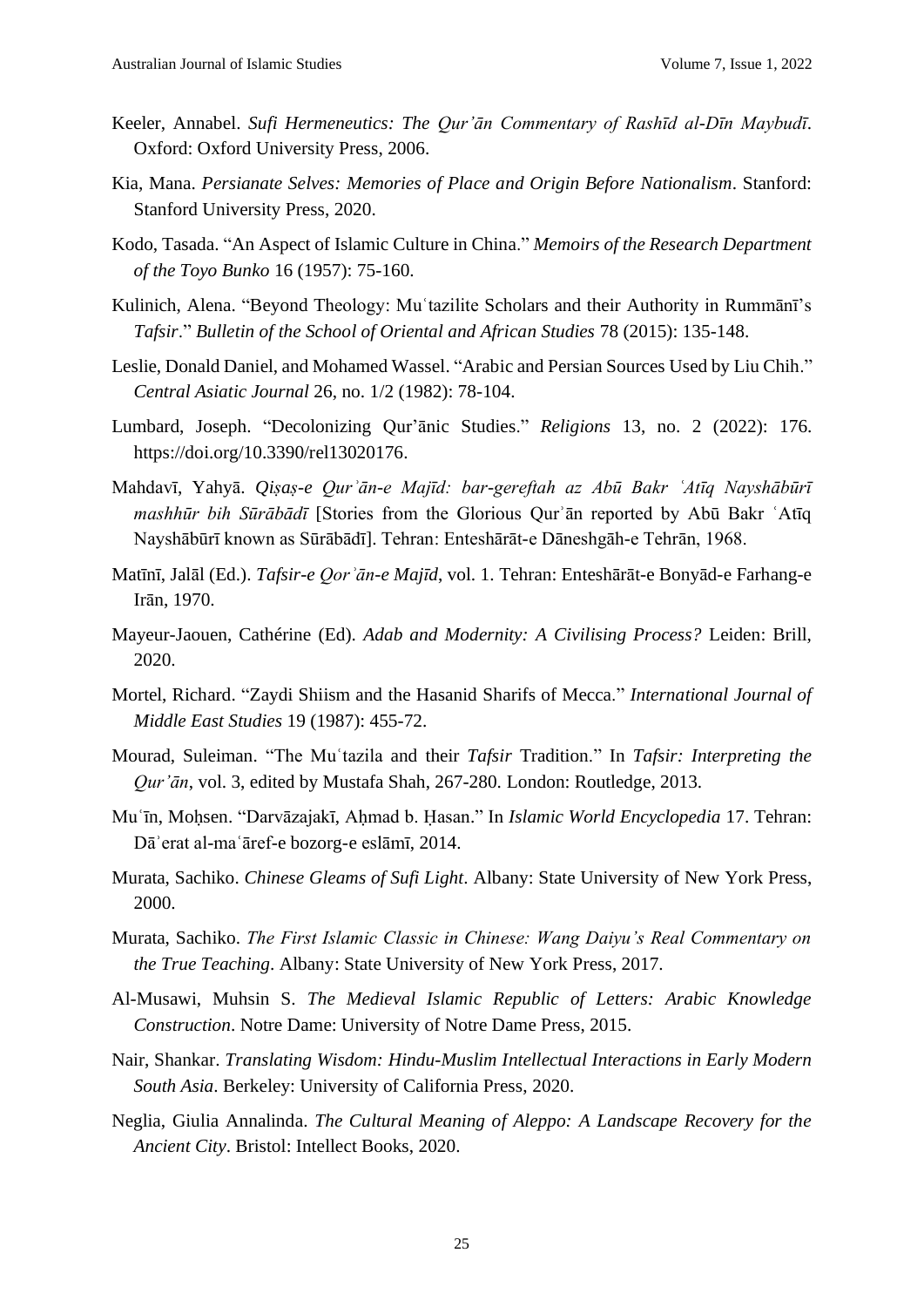- Al-Nisābūrī, Qāḍī Muʿīn al-Dīn Muḥammad b. Maḥmūd. *Tafsir Baṣāʾir-e Yamīnī*. Edited by ʿAlī Ravāqī. Tehran: Mīrās-e Maktūb, 2019.
- Nīshābūrī, Muḥammad ʿAbdullāh Ḥakīm. *Taʾrīkh-e Nīshābūr*. Translated by Muḥammad Ḥusayn Khalīfa. Tehran: Ketāb-khānah-ye Ibn Sīnā, n.d.
- Petersen, Kristian. *Interpreting Islam in China: Pilgrimage, Scripture, and Language in the Han Kitab*. New York: Oxford University Press, 2018.
- Pfeiffer, Judith (Ed.). *Politics, Patronage, and the Transmission of Knowledge in 13th-15th Century Tabriz*. Leiden: Brill, 2014.
- Pollock, Sheldon. *The Language of the Gods in the World of Men: Sanskrit, Culture, and Power in Premodern India*. Berkeley: University of California Press, 2006.
- Ricci, Ronit. *Islam Translated: Literature, Conversion, and the Arabic Cosmopolis of South and Southeast Asia*. Chicago: University of Chicago Press, 2011.
- Rizvi, Sajjad. "Reversing the Gaze? Or Decolonizing the Study of the Qur'ān." *Method & Theory in the Study of Religion* 33 (2021): 122-38.
- Roemer, Hans. "The Safavid Period." In *The Cambridge History of Iran vol 6: The Timurid and Safavid Periods*, edited by Peter Jackson and Laurence Lockhart, 189-350. Cambridge: Cambridge University Press, 1986.
- el-Rouayheb, Khaled. *Islamic Intellectual History in the Seventeenth Century: Scholarly Currents in the Ottoman Empire and the Maghreb*. Cambridge: Cambridge University Press, 2015.
- Russell, Alex. *The Natural History of Aleppo Containing a Description of the City, and the Principal Natural Productions in its Neighbourhood. Together with an Account of the Climate, Inhabitants, and Diseases; Particularly of the Plague*, 2nd ed., vol. 1. London: G. G. and J. Robinson, 1794.
- Saleh, Walid A. *The Formation of the Classical Tafsir Tradition: The Qurʾān Commentary of al-Thaʿlabī*. Leiden: Brill, 2004.
- Saleh, Walid A. "The Introduction to Wāhidī's al-Basīt: An Edition, Translation and Commentary." In *Aims, Methods and Contexts of Qur'ānic Exegesis (2nd/8th–9 th/15th C.)*, edited by Karen Bauer, 68-69. Oxford: Oxford University Press and the Institute of Ismaili Studies, 2013.
- Saleh, Walid A. 'The Last of the Nishapuri School of *Tafsir*: al-Wāḥidī and his Significance in the History of Qur'ānic Exegesis." *Journal of the American Oriental Society* 126 (2006): 223-243.
- Saleh, Walid A. "The Qurʾān Commentary of al-Bayḍāwī: A History of Anwār al-Tanzīl." *Journal of Qur'ānic Studies* 23, no. 1 (2021): 71-102.
- Sands, Kristin. *Sufi Commentaries on the Qurʾān in Classical Islam*. London: Routledge, 2006.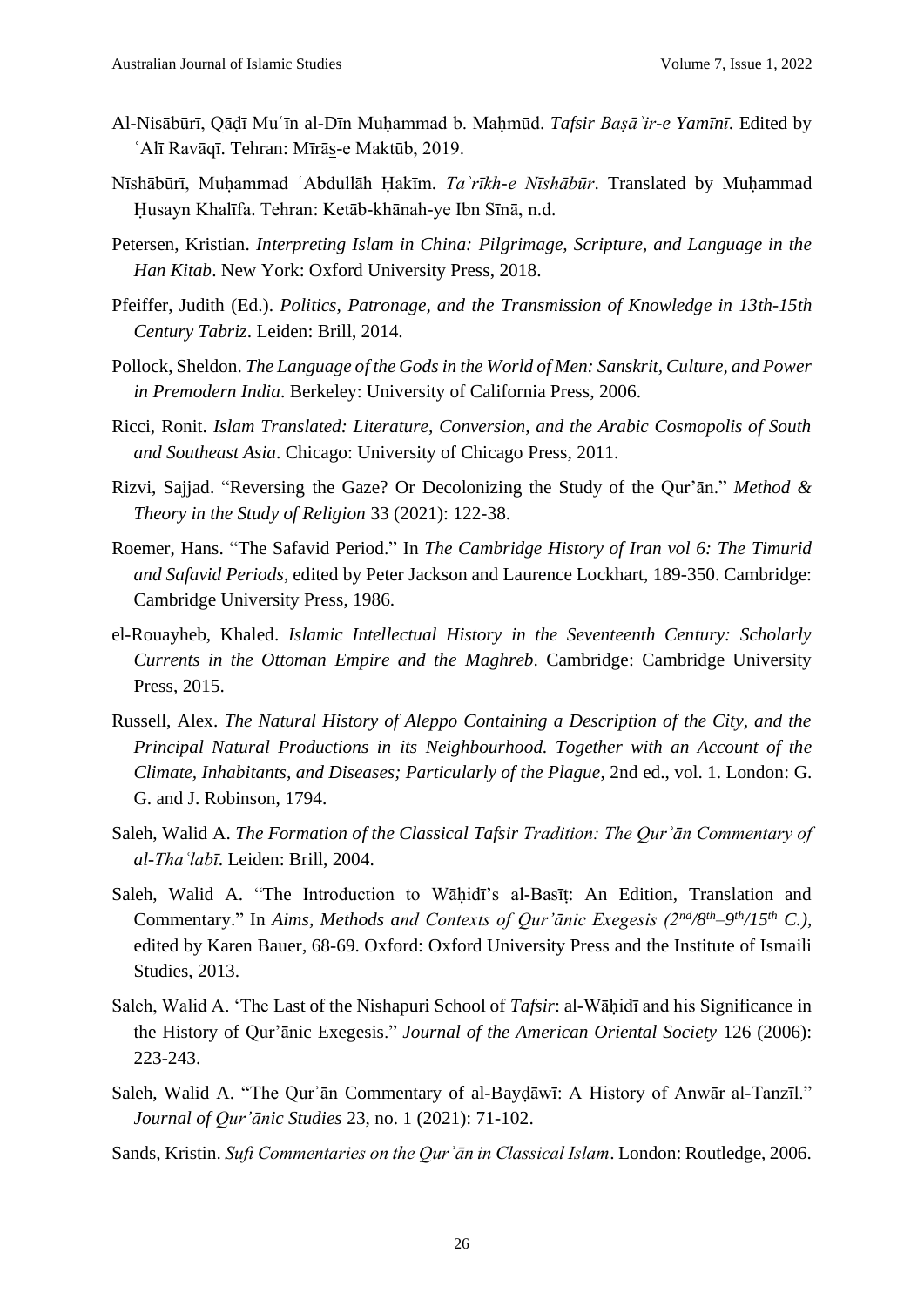- Seyller, John William, et al. *The Adventures of Hamza: Painting and Storytelling in Mughal India*. Washington, DC: Freer Gallery of Art, 2002.
- el-Shamsy, Ahmed. *Rediscovering the Islamic Classics: How Editors and Print Culture Transformed an Intellectual Tradition*. Princeton: Princeton University Press, 2020.
- Shouyi, Bai. *Zhongguo Yisilan Shi Cunguo (Manuscripts of the History of Islam in China)*. Yinchuan: Ningxia Peoples' Press, 1982.
- Stark, Ulrike. *An Empire of Books: The Naval Kishore Press and the Diffusion of the Printed Word in Colonial India*. New Delhi: Permanent Black, 2008.
- *Tafsir-e Qorʾān-e Karīm*. Tehran: Bonyad-e Farhang-e Īrān, 1965.
- *Tarajmproject*. "Tarajim." Accessed March 1, 2022. https://tarajm.com/people/64723.
- Ṭanṭāwī Jawharī. *Aḥlām fīʾl Siyāsah*. Cairo: Muṣṭafā al-Bābī al-Ḥalābī, 1935.
- Truschke, Audrey. *Culture of Encounters: Sanskrit at the Mughal Court*. New York: Columbia University Press, 2018.
- Tschacher, Torsten. "Islamic and Sanskritic Imaginaries in Southeast Asia." In *The Routledge Handbook on Islam in Asia*, edited by Chiara Formichi, 51-65. London: Routledge, 2022.
- Vagelpohl, Uwe. *Aristotle's Rhetoric in the East*. Leiden: Brill, 2008.
- Wansbrough, John. *Qur'ānic Studies: Sources and Methods for Scriptural Interpretation*. London: Oxford University Press, 1977.
- Wherry, E. M. *A Comprehensive Commentary on the Quran: Comprising Sale's Translation and Preliminary Discourse*, vol. 1 (London: Kegan Paul, 1896).
- Winter, Stefan. *The Shiites of Lebanon under Ottoman Rule*. Cambridge: Cambridge University Press, 2010.
- Wolff, Samuel R. "Mortuary Practices in the Persian Period of the Levant." *Near Eastern Archaeology* 65, no. 2 (2002): 131-137.
- Yahaghi, Mohammad Jafar. "An Introduction to Early Persian Qur'ānic Translations." *Journal of Qur'ānic Studies* 4/2 (2002): 105-109.
- Yosef, Koby. "Cross-Boundary Hatred: (Changing) Attitudes towards Mongol and "Christian" Mamlūks in the Mamluk Sultanate." In *The Mamluk Sultanate from the Perspective of Regional and World History Economic, Social and Cultural Development in an Era of Increasing International Interaction and Competition*, edited by Reuven Amitai and Stephan Conermann, 149-214. Bonn: V&R Unipress Bonn University Press, 2019.
- Zadeh, Travis. *The Vernacular Qur'ān: Translation and the Rise of Persian Exegesis*. Oxford: Oxford University Press and the Institute of Ismaili Studies, 2012.